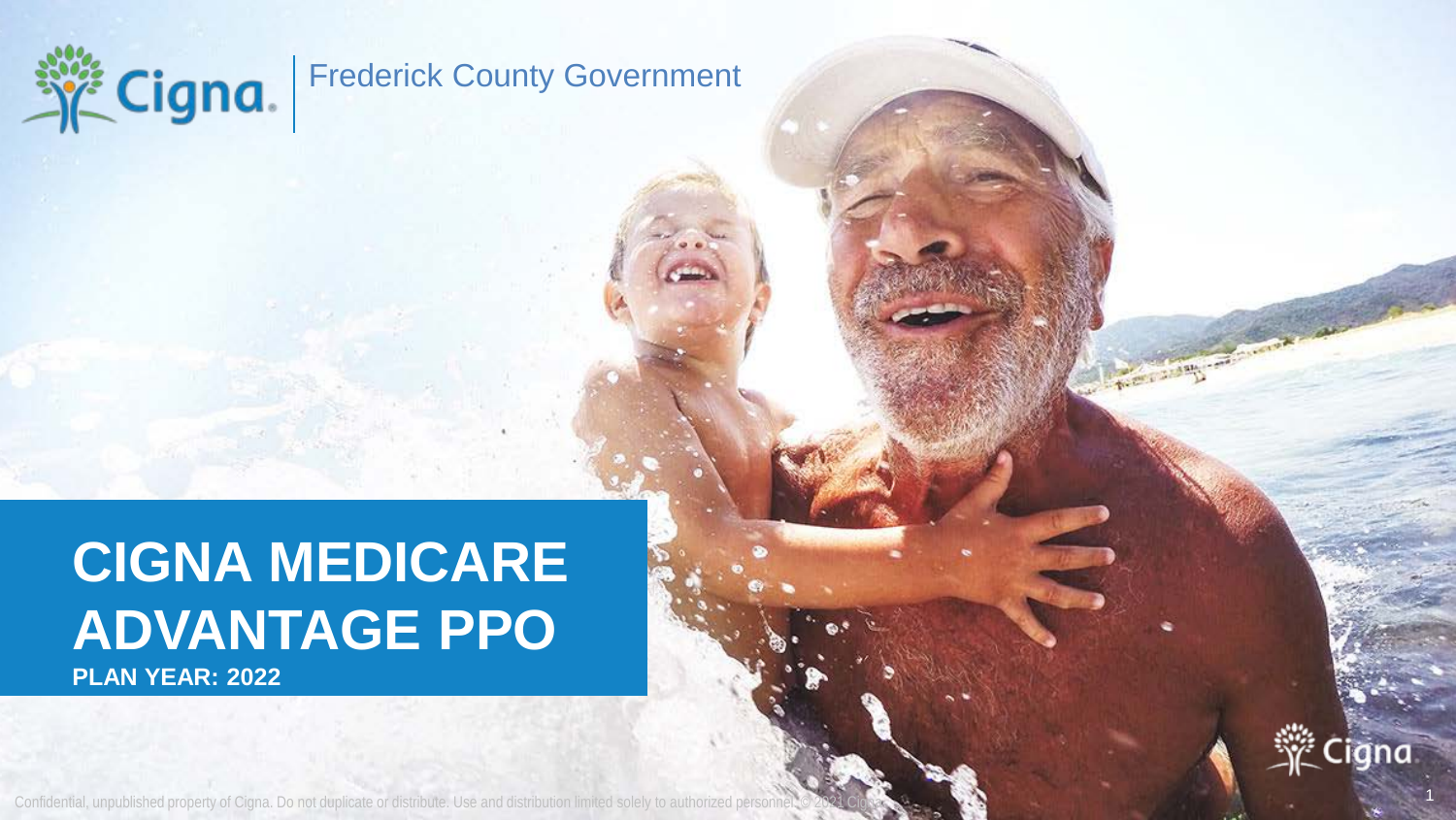### **THE A'S, B'S, C'S, AND D'S OF MEDICARE**

| <b>Part A</b>             | <b>Part B</b>             | Part C <sup>*</sup>                                  | <b>Part D</b>                                                                    |
|---------------------------|---------------------------|------------------------------------------------------|----------------------------------------------------------------------------------|
| <b>Hospital Insurance</b> | <b>Medical Insurance</b>  | <b>Medicare Advantage</b>                            | <b>Prescription Drugs</b>                                                        |
| Hospital stays            | Doctors' services         | Combines Parts A & B                                 | Optional coverage                                                                |
| Skilled nursing           | Outpatient care           | May include supplemental<br>benefits like hearing or | Help lower prescription<br>drug costs                                            |
| facility stays            | Diagnostic tests          | vision coverage                                      |                                                                                  |
| Home health care          | Preventive services       | May or may not include<br>prescription coverage      | All plans must offer at least<br>a standard level of<br>coverage set by Medicare |
| Hospice care              | Laboratory services       |                                                      |                                                                                  |
|                           | Durable medical equipment |                                                      | Some Medicare Advantage<br>plans offer built-in<br>prescription drug coverage    |



\*Part C and D plans are part of the government's Medicare program, but they're offered and managed through approved private insurers. Confidential, unpublished property of Cigna. Do not duplicate or distribute. Use and distribution limited solely to authorized personnel. © 2021 Cigna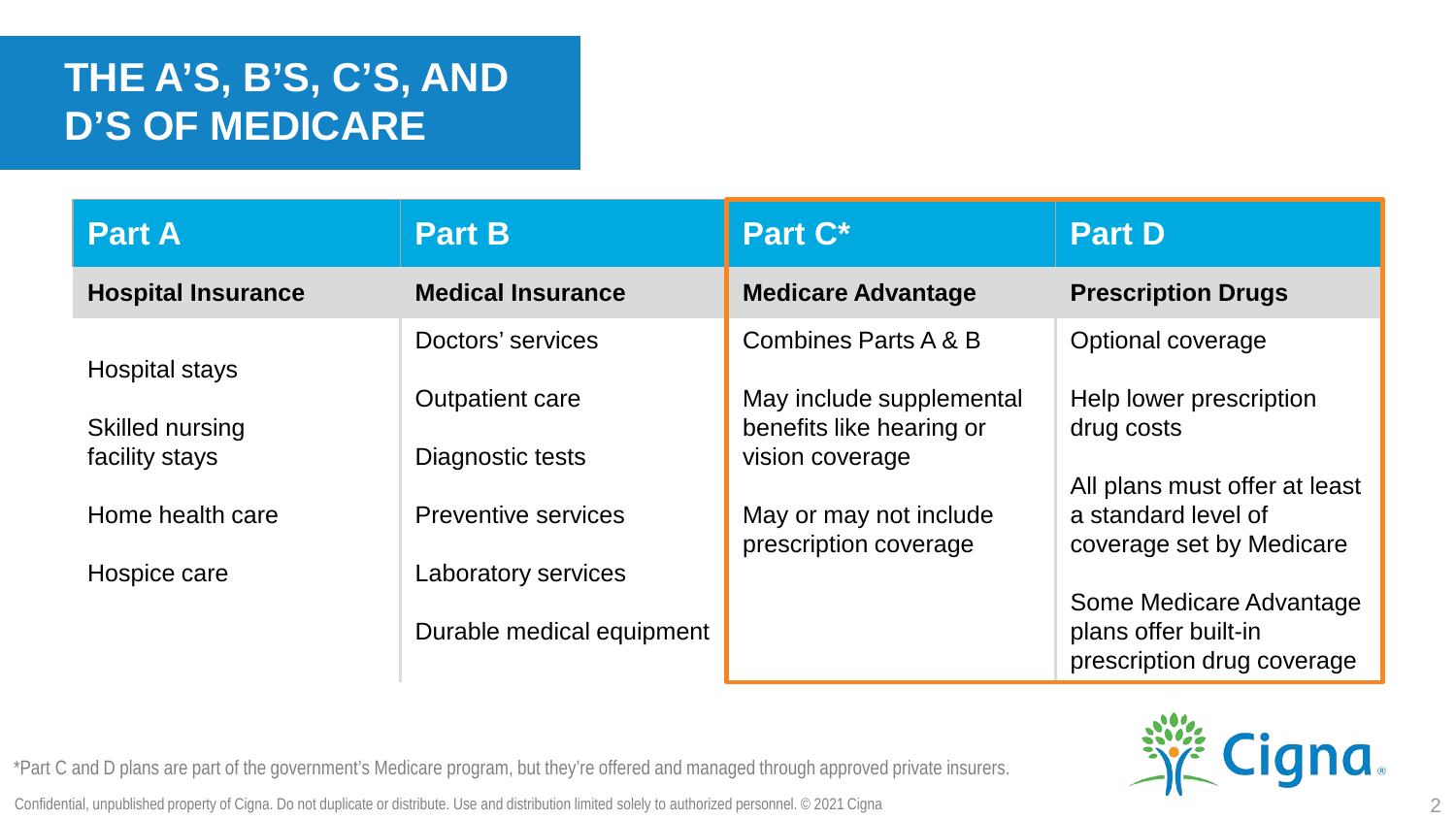### **THE BENEFITS OF CIGNA MEDICARE ADVANTAGE PPO**



#### **Access**

- Freedom to go to any doctor or hospital that participates in Medicare and accepts the plan
- Pay the same costshare to see an innetwork or out-ofnetwork provider
- No referrals or PCPs required
- Telehealth services



#### **Wellness and incentives**

- Yearly health checkup
- Wellness incentives
- Reminders for recommended screenings

#### **Integrated Rx coverage**

- Save with low, predictable drug costs.
- National network of 65,000 pharmacies\*
- One ID card and one customer service team

#### **Extra benefits**

- Silver&Fit fitness program
- Home Delivered Meals
- Discount programs
- Emergency **Worldwide**
- coverage
- Hearing Aids



#### **Information and support**

- Dedicated care manager support for chronic illnesses
- Health Information Line
- myCigna.com
- Year-round health and wellness mailings



Based on internal analysis of Cigna nationwide Medicare pharmacy network, <July 2021>.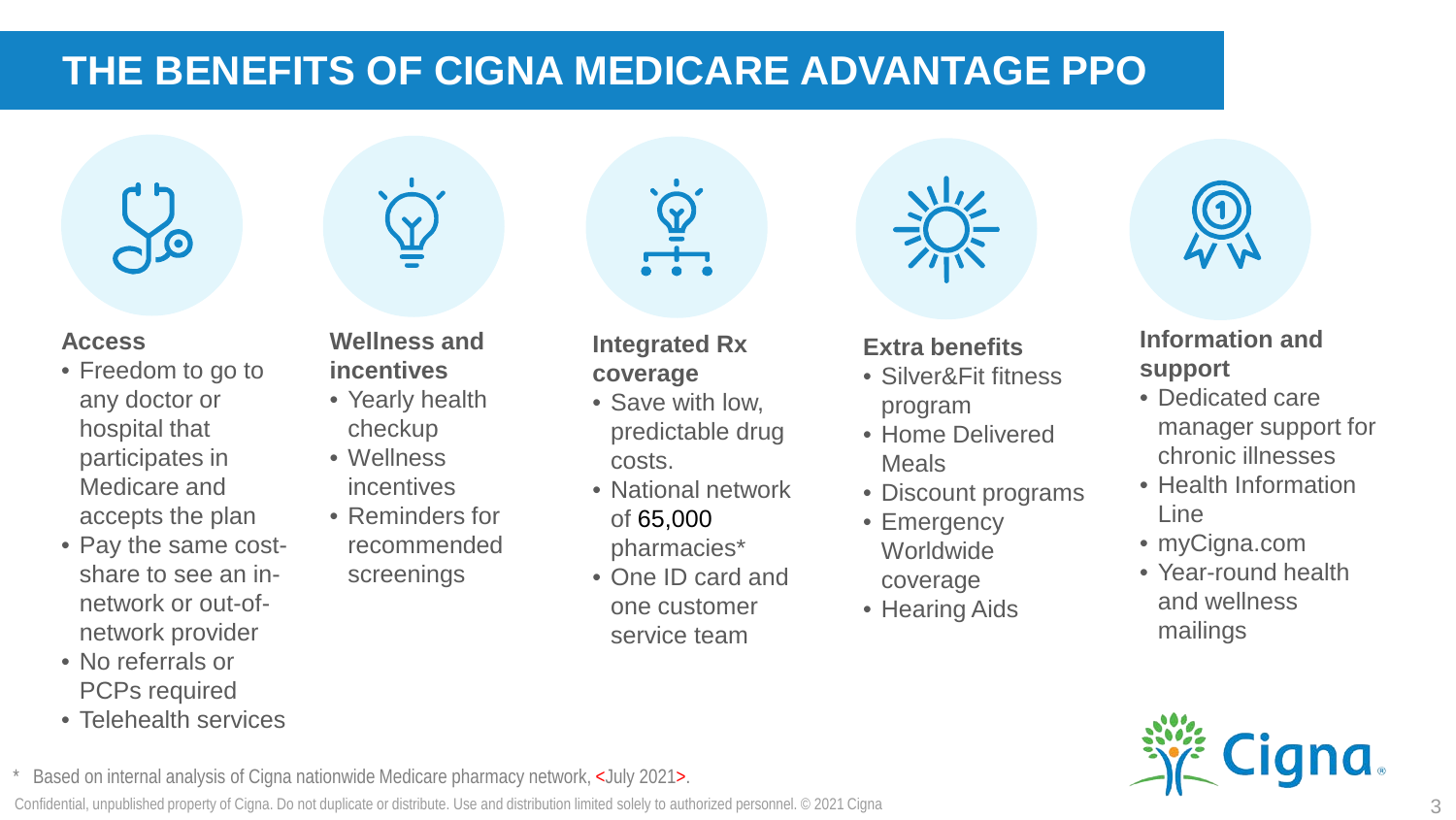### **FREEDOM OF CHOICE**

**Access to care, when and where you need it.**

#### **See any doctor, in or out of network**

- Doctors do not have to be in our network
- Benefits are the same in or out of network
- No referrals are required
- PCP's are encouraged, but not required

#### **See a doctor from the comfort of home**

- Telehealth services allow you to connect from anywhere with board-certified doctors
- Available 24/7 by phone or video for nonemergency virtual care

You have the freedom to go to any doctor or hospital, as long as they participate in Medicare and accept the plan. Accepting the plan means the doctor is willing to treat you and bill Cigna.

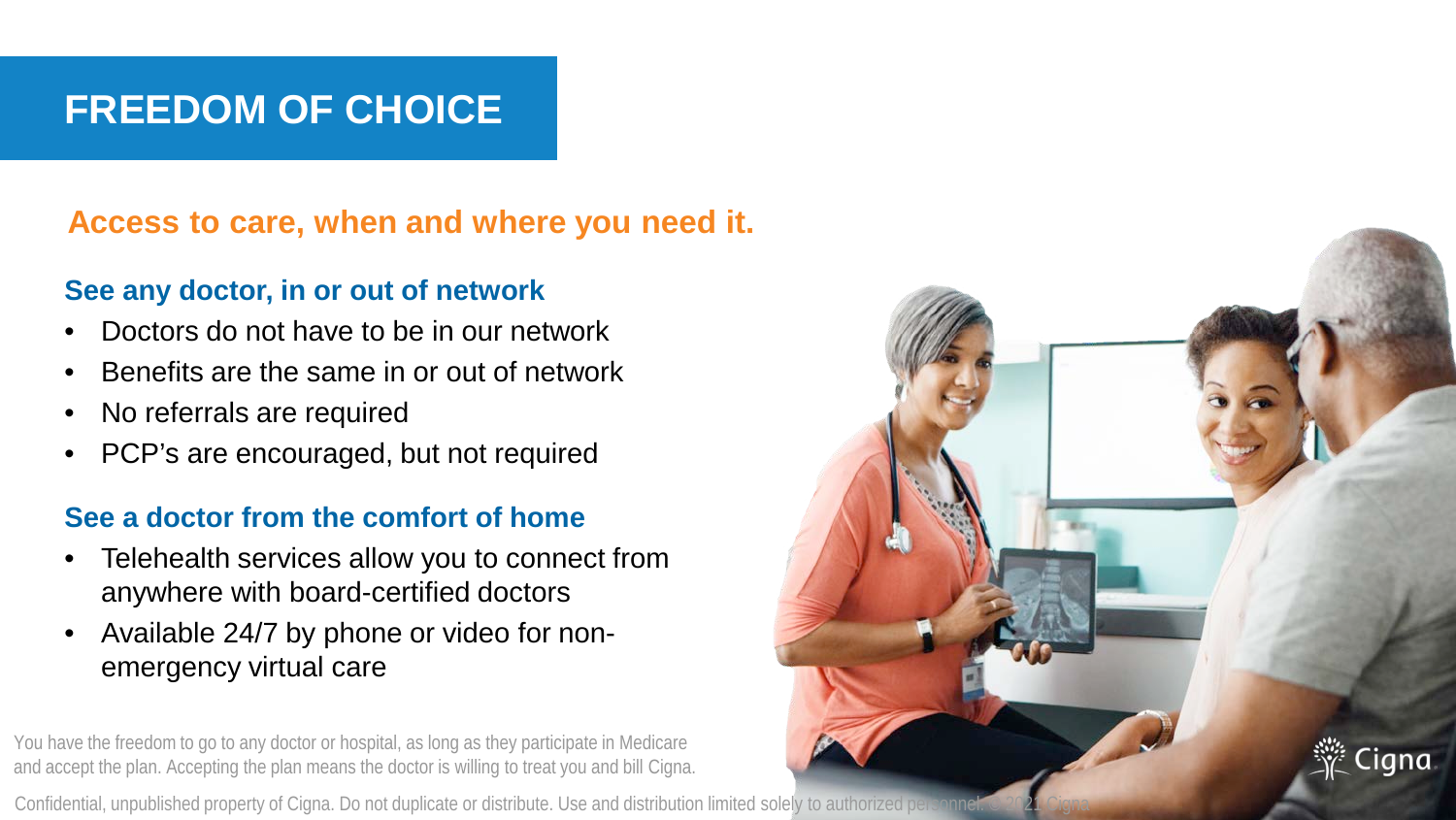### **IN NETWORK VS. OUT OF NETWORK PROVIDERS**

| <b>In-Network</b>                                                                                                                                                                                                                                                               | <b>Out-of-Network</b>                                                                                                                                                                                                                                                                                                                                      |
|---------------------------------------------------------------------------------------------------------------------------------------------------------------------------------------------------------------------------------------------------------------------------------|------------------------------------------------------------------------------------------------------------------------------------------------------------------------------------------------------------------------------------------------------------------------------------------------------------------------------------------------------------|
| An in-network provider is a doctor or other health care professional<br>who has a contract with Cigna to see Medicare-eligible patients.                                                                                                                                        | An out-of-network provider is a doctor or other health care professional who<br>does not have a contract with Cigna to see Medicare-eligible patients.                                                                                                                                                                                                     |
| All in-network Cigna Medicare Advantage PPO providers participate<br>in Medicare and already accept the Cigna plan as part of their<br>contract with us.                                                                                                                        | Customers can see any out-of-network provider that participates in Medicare<br>and accepts the plan.<br>Accepting the plan means the doctor is willing to provide treatment and bill<br>Cigna. It is the provider's business decision to accept any carrier or plan.                                                                                       |
| When customers see an in-network provider, they pay their copay or<br>coinsurance according to plan benefits and the health care provider<br>bills Cigna for the rest of the cost of the service(s). The in-network<br>provider is paid according to their contract with Cigna. | When customers see an out-of-network provider, they must pay their plan's<br>copay or coinsurance. Cigna will pay for the rest of the cost of the covered<br>service(s), including any excess charges, up to the limit set by Medicare.                                                                                                                    |
| An in-network provider must continue to see you if you are an<br>existing patient.<br>An in-network provider may choose not to see you if you are not an<br>existing patient and they are not accepting new Medicare patients at<br>that time.                                  | In some cases, an out-of-network provider may refuse to directly bill Cigna,<br>and ask the customer to pay the full allowable amount set by Medicare. If that<br>happens, customers can pay the doctor and then submit their claim to Cigna<br>for reimbursement. Cigna will reimburse them for the cost of the claim less<br>their copay or coinsurance. |
| For help with provider issues or to find a provider,<br>Call Customer Service at 1-888-281-7867 (TTY 711).                                                                                                                                                                      | In the event your doctor says they will not accept the plan, call Customer Service<br>and let us know. Cigna will reach out to the doctor on behalf of the customer to<br>explain how the plan works. In most cases, this will resolve the issue.                                                                                                          |



For instructions on how to access the online provider directory, please see the 'How to Find a Provider' brochure (Catalog # 950483).<br>Confidential, unpublished property of Cigna. Do not duplicate or distribute. Use and dis For instructions on how to access the online provider directory, please see the 'How to Find a Provider' brochure (Catalog # 950483).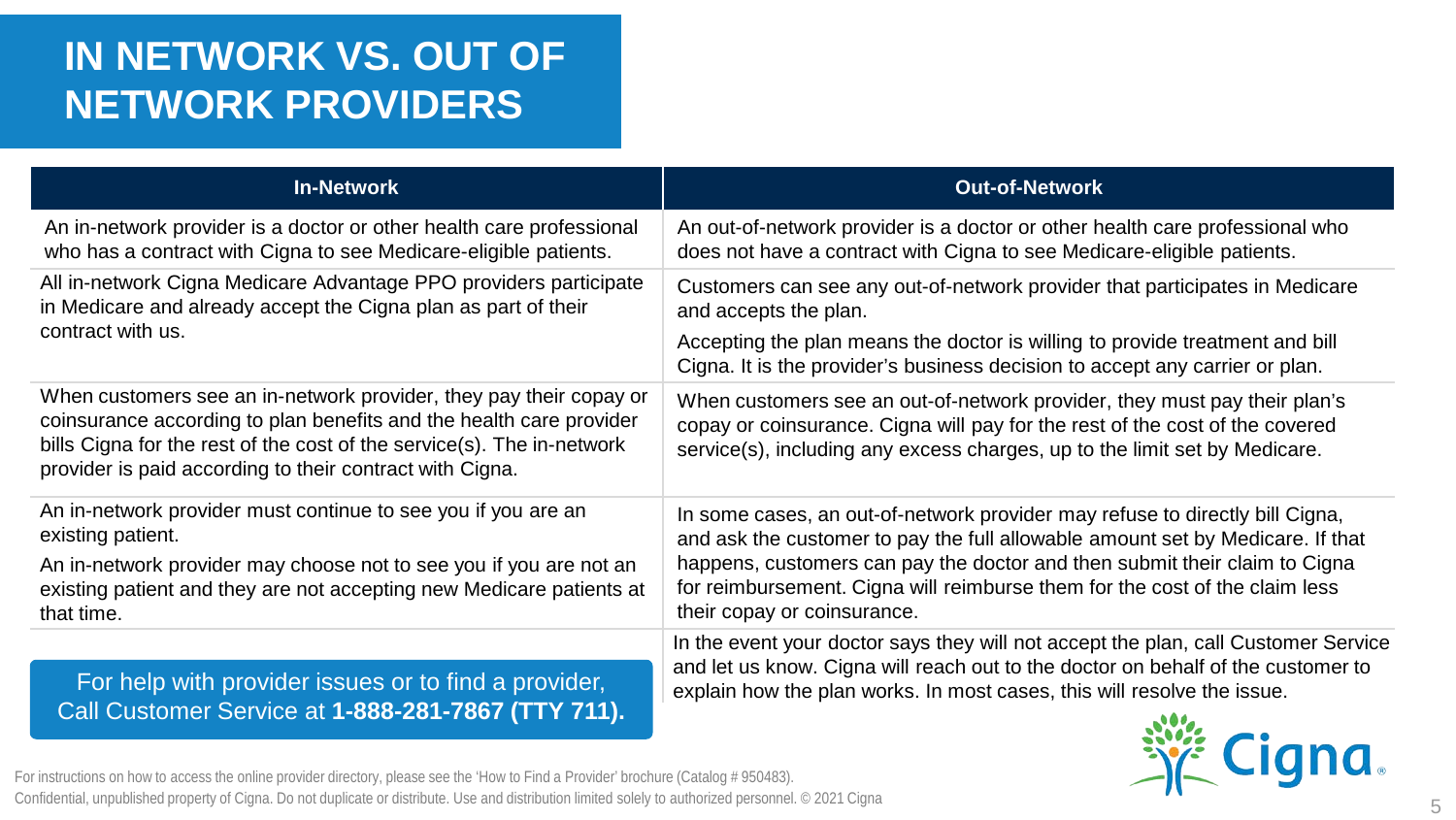### **COORDINATION OF CARE**

#### **Your primary care doctor:**

- Knows your whole health picture
- Works with you to meet your needs
- Develops a personalized care plan
- Helps connect you to the right care
- Communicates with your care team

Cigna Medicare Advantage PPO customers are not required to select a primary care physician (PCP), but we do encourage it.

If you are managing a chronic illness, you can get help from a dedicated care manager. A care manager is a nurse trained to help you get the right medication, therapies, education, and community resources.



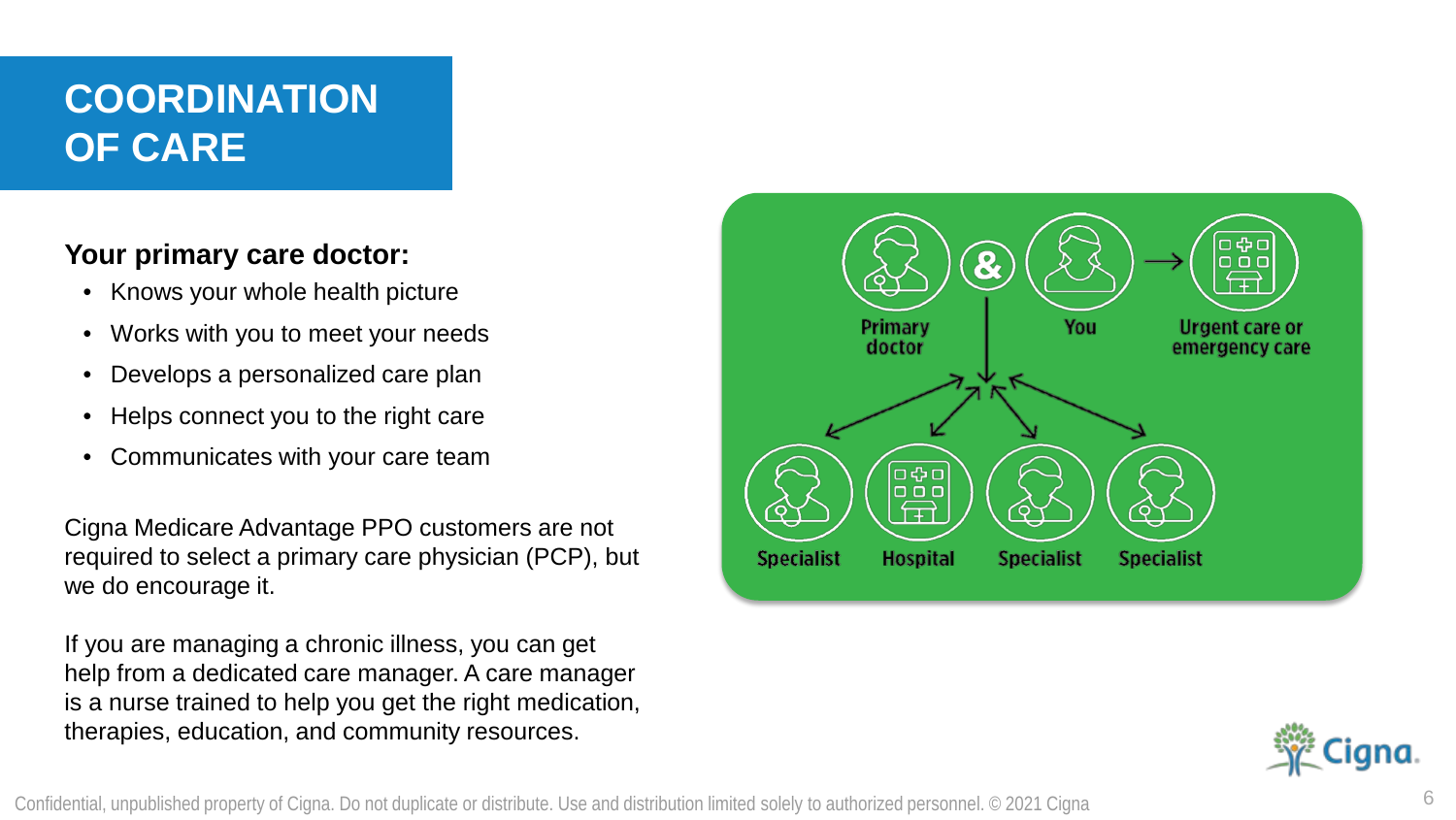## **CIGNA TRUE CHOICE MEDICARE (PPO) BENEFITS**

| <b>Benefits</b>                   | <b>In-network</b>                                                                                                      | <b>Out-of-Network</b>                                                                                                  |
|-----------------------------------|------------------------------------------------------------------------------------------------------------------------|------------------------------------------------------------------------------------------------------------------------|
| <b>Annual deductible</b>          | \$0                                                                                                                    | \$0                                                                                                                    |
| Plan out-of-pocket maximum        | \$0                                                                                                                    | \$0                                                                                                                    |
| Doctor or specialist office visit | 0% co-insurance                                                                                                        | 0% co-insurance                                                                                                        |
| Inpatient medical hospital care   | 0% co-insurance                                                                                                        | 0% co-insurance                                                                                                        |
| <b>Emergency urgent care</b>      | 0% co-insurance                                                                                                        | 0% co-insurance                                                                                                        |
| Diagnostic tests and lab services | \$0/\$0                                                                                                                | \$0/\$0                                                                                                                |
| <b>Preventive care</b>            | \$0 copayment for annual wellness<br>exam<br>\$0 copayment for all preventive<br>services covered by original Medicare | \$0 copayment for annual wellness<br>exam<br>\$0 copayment for all preventive<br>services covered by original Medicare |

Note: The benefit information provided here is a brief summary, not a comprehensive description of available benefits.

Confidential, unpublished property of Cigna. Do not duplicate or distribute. Use and distribution limited solely to authorized personnel. © 2021 Cigna



7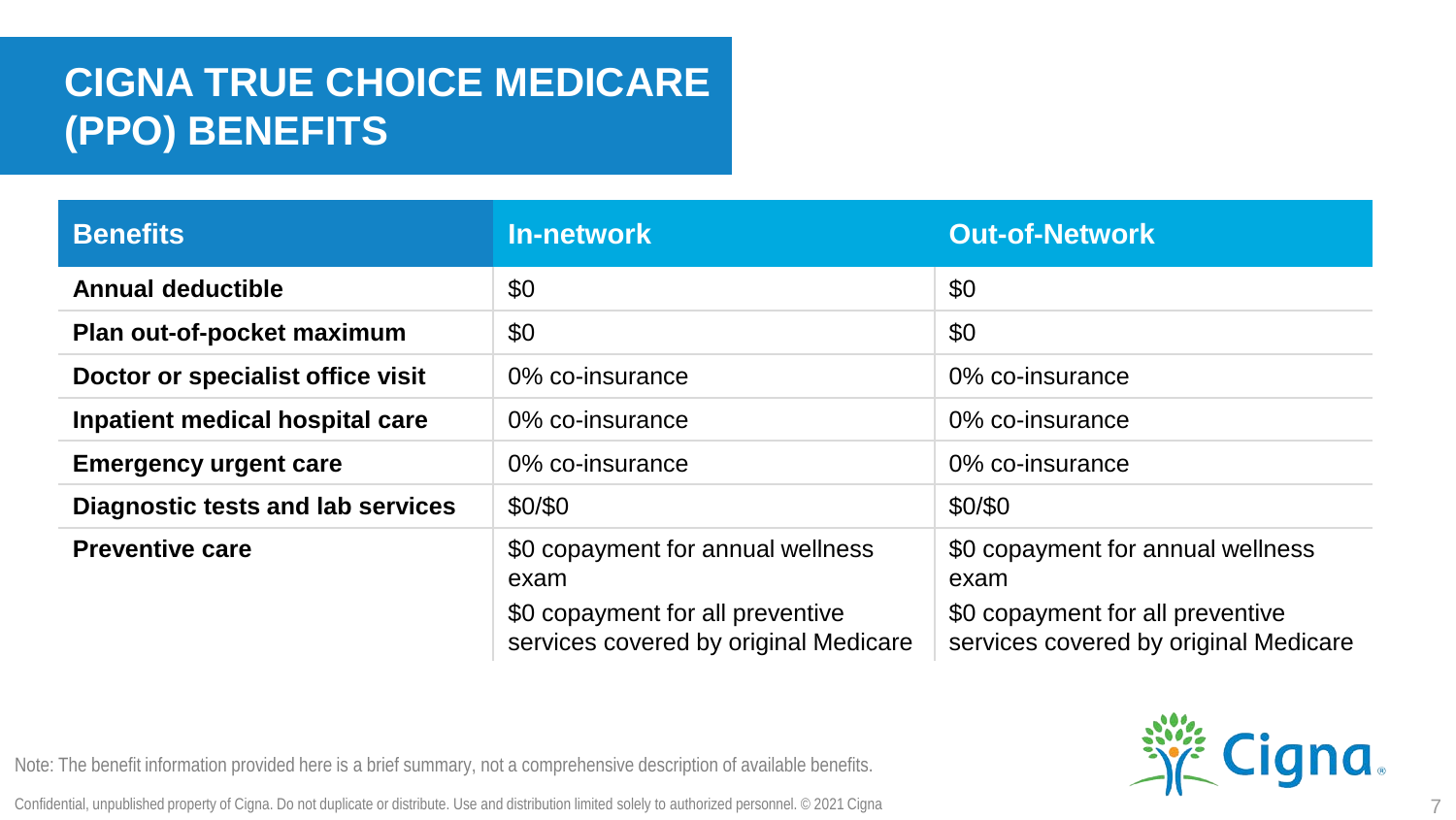### **OUR MEDICARE ADVANTAGE PLAN OFFERS ADDITIONAL BENEFITS**

| <b>Supplemental benefits</b>        | <b>In-network</b>                                                                                                                                              | <b>Out-of-Network</b>                                                                                                                                          |
|-------------------------------------|----------------------------------------------------------------------------------------------------------------------------------------------------------------|----------------------------------------------------------------------------------------------------------------------------------------------------------------|
| <b>Emergency worldwide coverage</b> | 0% co-insurance<br>\$50,000 annual benefit maximum                                                                                                             | 0% co-insurance<br>\$50,000 annual benefit maximum                                                                                                             |
| Routine eye exams and hardware      | \$0 copay for 1 routine exam per year<br>Contact lenses: unlimited<br>Eyeglass lenses: 1 per year<br>Eyeglass frames: 1 per year<br>\$200 annual eyewear limit | \$0 copay for 1 routine exam per year<br>Contact lenses: unlimited<br>Eyeglass lenses: 1 per year<br>Eyeglass frames: 1 per year<br>\$200 annual eyewear limit |
| <b>Routine hearing exams</b>        | \$0 copay for 1 fitting exam per year<br>\$2000 maximum benefit per ear for<br>hearing aids (all types) per 3 years                                            | \$0 copay for 1 fitting exam per year<br>\$2000 maximum benefit per ear for<br>hearing aids (all types) per 3 years                                            |

**\*EyeMed** will be the delegated vendor for routine vision services in 2022. Customers are encouraged to access an EyeMed provider for routine eye care. However, PPO customers are not limited to the EyeMed network. **\*Hearing Care Solutions** is the delegated vendor for routine hearing needs. To find a hearing providers and/or to schedule an appointment, customer should call Hearing Care Solutions before accessing care.

Note: The benefit information provided here is a brief summary, not a comprehensive description of available benefits.

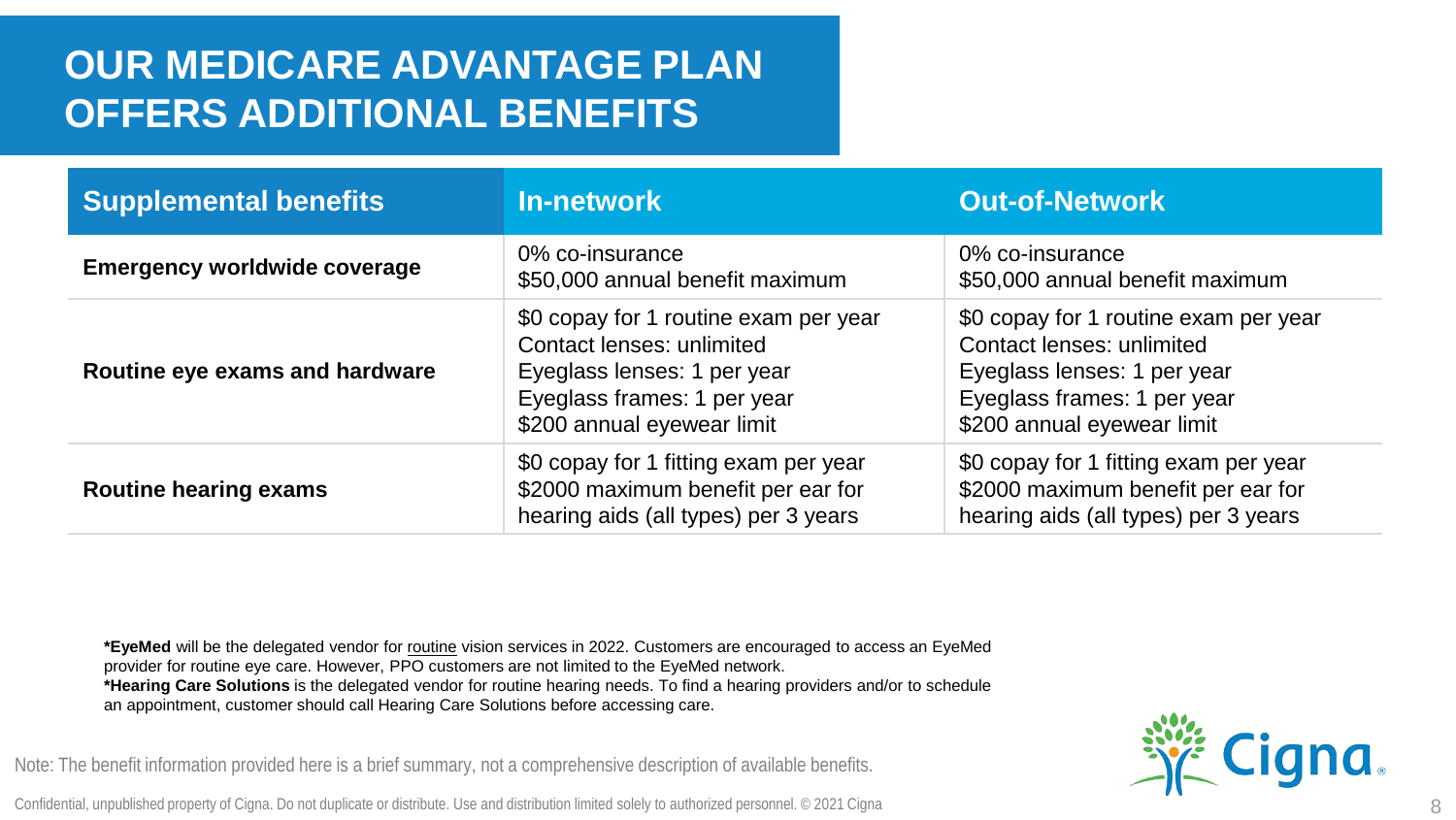### **YOUR RX COVERAGE**

| Your deductible                      | \$0                                                                                                                                                                                                                                                                     |
|--------------------------------------|-------------------------------------------------------------------------------------------------------------------------------------------------------------------------------------------------------------------------------------------------------------------------|
| What you pay for<br>initial coverage | Generic drugs: \$10<br>Preferred brand drugs: \$30<br>Non-preferred drugs: \$50<br>Specialty drugs: \$75                                                                                                                                                                |
| What you pay<br>In the coverage gap  | Once you reach \$4,130 in total drug costs you move into the<br>Coverage Gap stage. You will pay the same copays as your Initial<br>Coverage or same as standard Part D.                                                                                                |
| <b>Catastrophic</b><br>coverage      | Once you reach the \$6,550 true out-of-pocket limit, you will pay the<br><b>lesser of Standard Part D (greater of 5% coinsurance or \$3.70 for</b><br>generic drugs or \$9.20 for brand drugs) or the same copays as the<br>Gap Coverage for the remainder of the year. |

This information is not a complete description of benefits. Contact the plan for more information. Limitations, copayments, and restrictions may apply. Benefits, premiums, and copays/coinsurance may change on January 1 of each year. You must continue to pay your Medicare Part B premium. This information is not a complete description of benefits. Confact the plan for more information. Limitations, copayments, and restrictions may apply.<br>Benefits, premiums, and copays/coinsurance may change on January 1 of

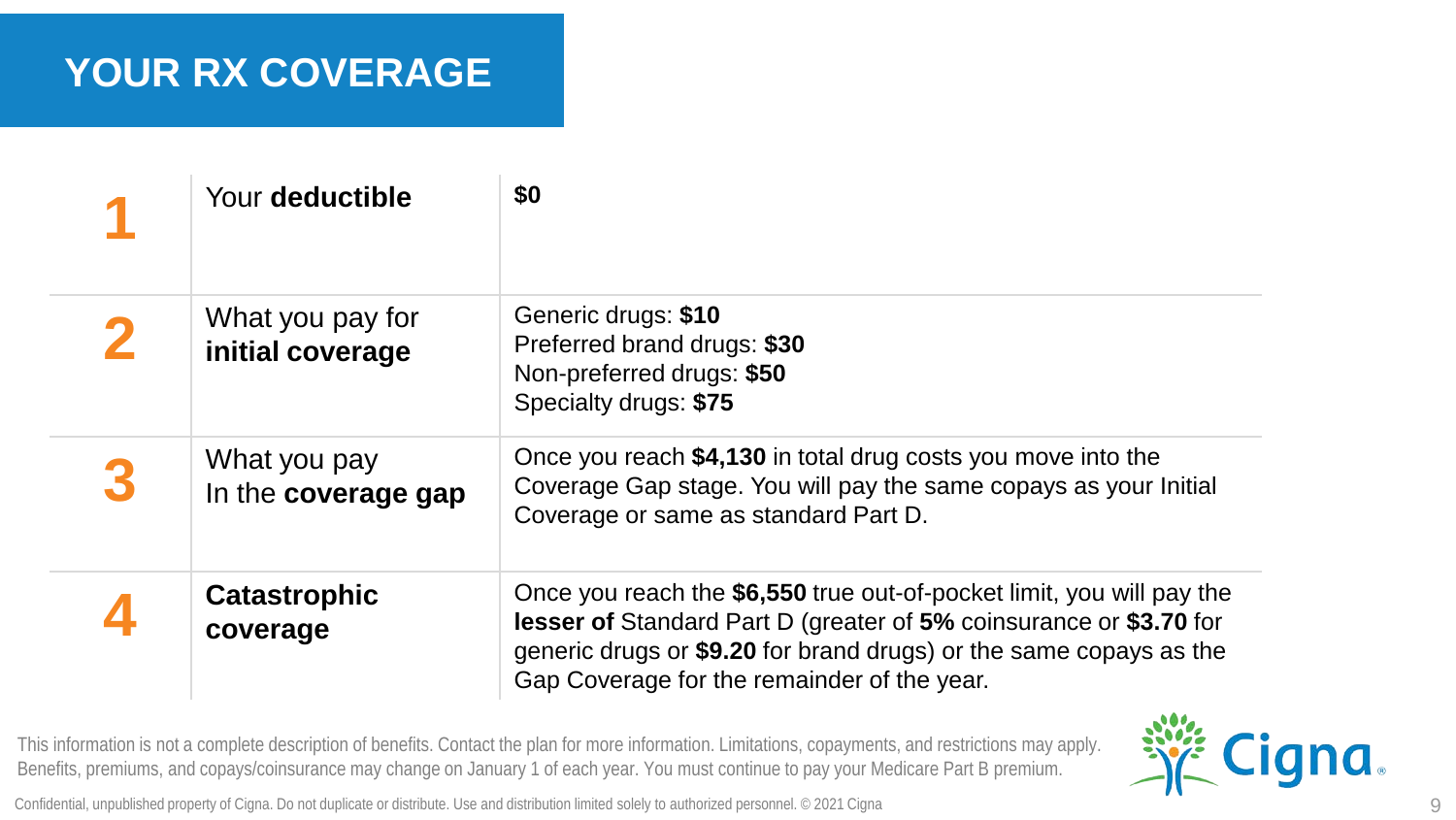### **YOUR DRUG LIST (FORMULARY)**

**Your Medicare Advantage plan uses a drug list with four cost-sharing tiers, or coverage levels.**

**Tier 1** Preferred Generic Drugs

**Tier 2** Preferred Brand Drugs

**Tier 3** Non-Preferred Generic & Brand Drugs

#### **Tier 4** Specialty Drugs Generic & Brand Drugs

Tier Labeling: The Rx Plan is not always able to keep all generic medications in the Preferred Generic (Tier 1) drug tiers. Some generic medications may be in the Preferred Brand (Tier 2) and Non-Preferred Brand/Generic (Tier 3) or Specialty Drug (Tier 4) tiers. Keep in mind that the name of the tier is just a description of the majority of the drugs in the tier. It does not mean that there are only generic or only brand drugs in that tier. Cost share shown is for all drugs in the Tier unless otherwise noted.

Confidential, unpublished property of Cigna. Do not duplicate or distribute. Use and distribution limited solely to authorized personnel.  $\degree$  2021 Cigna

**Your drug list includes coverage for most of the commonly used drugs by people in Medicare plans.**



10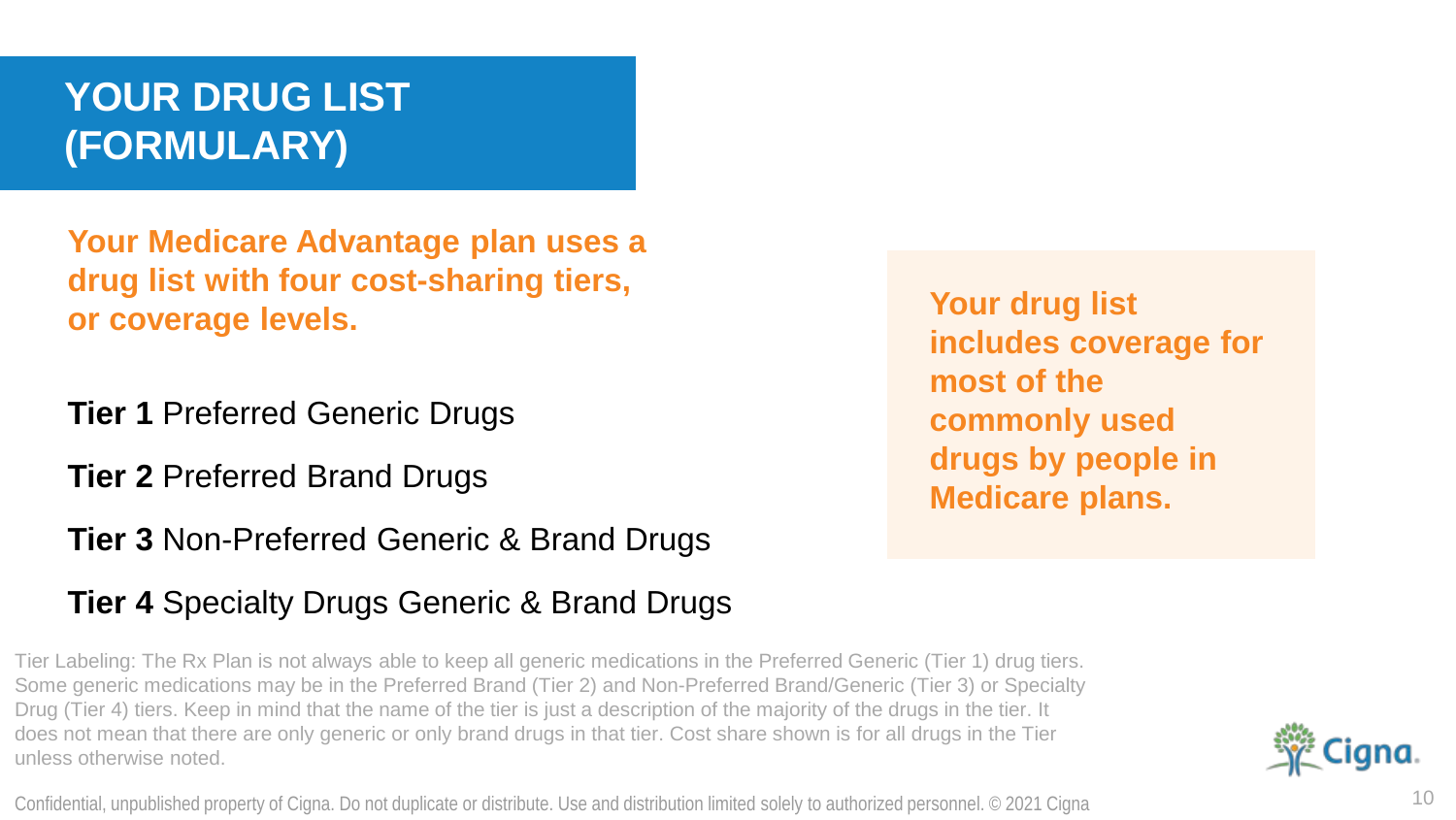### **YOUR RX BENEFITS**

|                                        | <b>Frederick County Government</b>                                                                                                                                                                                                                            |                               |  |
|----------------------------------------|---------------------------------------------------------------------------------------------------------------------------------------------------------------------------------------------------------------------------------------------------------------|-------------------------------|--|
|                                        | <b>Retail</b><br>(30-day supply)                                                                                                                                                                                                                              | Home delivery (90-day supply) |  |
| <b>Deductible</b>                      | \$0                                                                                                                                                                                                                                                           | \$0                           |  |
| Generic<br>drug                        | You pay \$10                                                                                                                                                                                                                                                  | You pay \$20                  |  |
| <b>Preferred</b><br>brand drug         | You pay \$30                                                                                                                                                                                                                                                  | You pay \$60                  |  |
| Non-preferred<br>brand drug            | You pay \$50                                                                                                                                                                                                                                                  | You pay \$100                 |  |
| <b>Specialty</b><br>drugs              | \$75 max. per prescription                                                                                                                                                                                                                                    | \$150 max. per prescription   |  |
| What you pay<br>In the<br>coverage gap | Once you reach \$4,130 in total drug costs you move into the Coverage Gap stage. You will pay the<br>same copays as your Initial Coverage or same as standard Part D.                                                                                         |                               |  |
| <b>Catastrophic</b><br>coverage        | Once you reach the \$6,550 true out-of-pocket limit, you will pay the lesser of Standard Part D (greater of<br>5% coinsurance or \$3.70 for generic drugs or \$9.20 for brand drugs) or the same copays as the Gap<br>Coverage for the remainder of the year. |                               |  |

This information is not a complete description of benefits. Contact the plan for more information. Limitations, copayments, and restrictions may apply. Benefits, premiums, and copays/coinsurance may change on January 1 of each year. You must continue to pay your Medicare Part B premium.

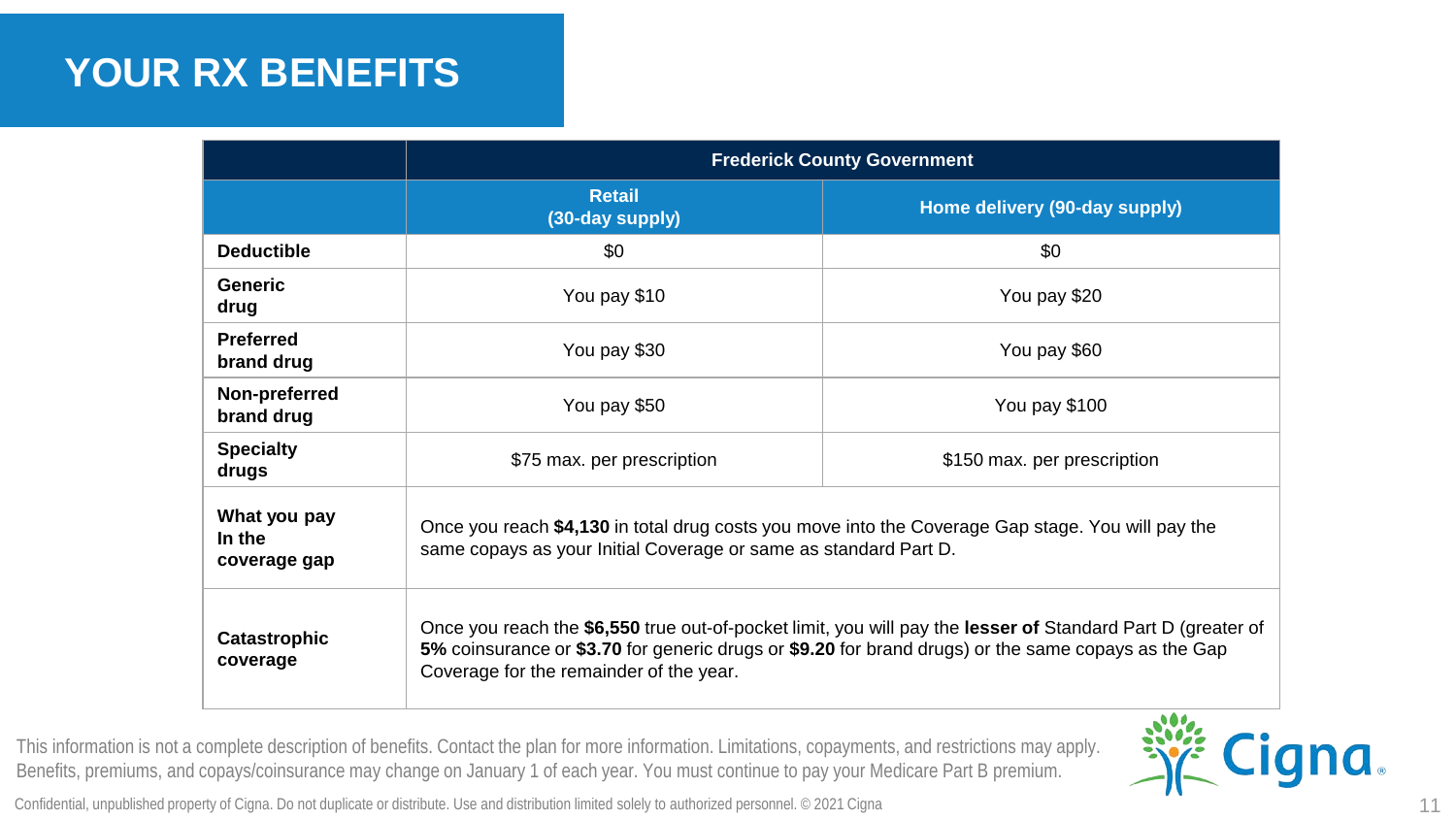### **SAVE A TRIP WITH HOME DELIVERY**



Express Scripts Pharmacy specializes in home delivery and is available to all Cigna Medicare customers. To get started, have your Cigna ID card and medication list ready and call Express Scripts Pharmacy at **1-877-860-0982 (TTY 711)**. Or go online and set up your profile at **myCigna.com**.

Express Scripts Pharmacy is a Cigna company. Other pharmacies are available in our network.

1. Standard shipping costs are included as part of your prescription plan.

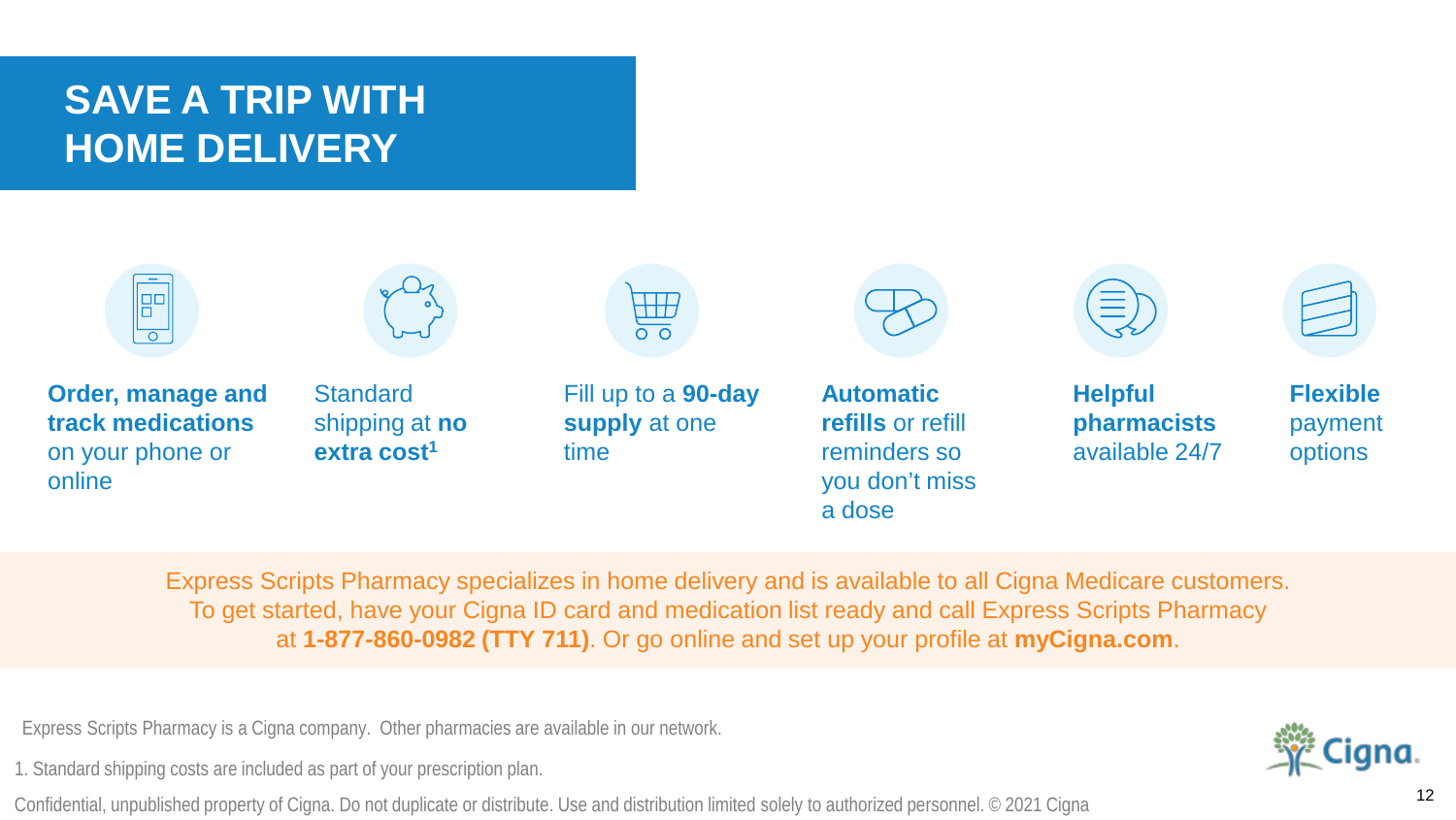### **TRANSITIONAL BENEFITS**

Cigna helps save you money by providing access to cost-effective generic drug equivalents to brand name drugs.

If a generic equivalent is available, the brand drug may not be covered.

Others may be subject to specific rules before such as step therapy or prior authorization.

If a drug is **not covered or has limited coverage** by Cigna, talk to your doctor about alternatives. If none are available, your doctor can request an exception.

While you are discussing alternatives with your doctor, **Cigna will cover up to a one-month supply** of the drug anytime within the first 90 days you are in the plan.

Tier Labeling: The Rx Plan is not always able to keep all generic medications in the Preferred Generic (Tier 1) drug tiers. Some generic medications may be in the Preferred Brand (Tier 2) and Non-Preferred Brand/Generic (Tier 3) or Specialty Drug (Tier 4) tiers. Keep in mind that the name of the tier is just a description of the majority of the drugs in the tier. It does not mean that there are only generic or only brand drugs in that tier. Cost share shown is for all drugs in the Tier unless otherwise noted.

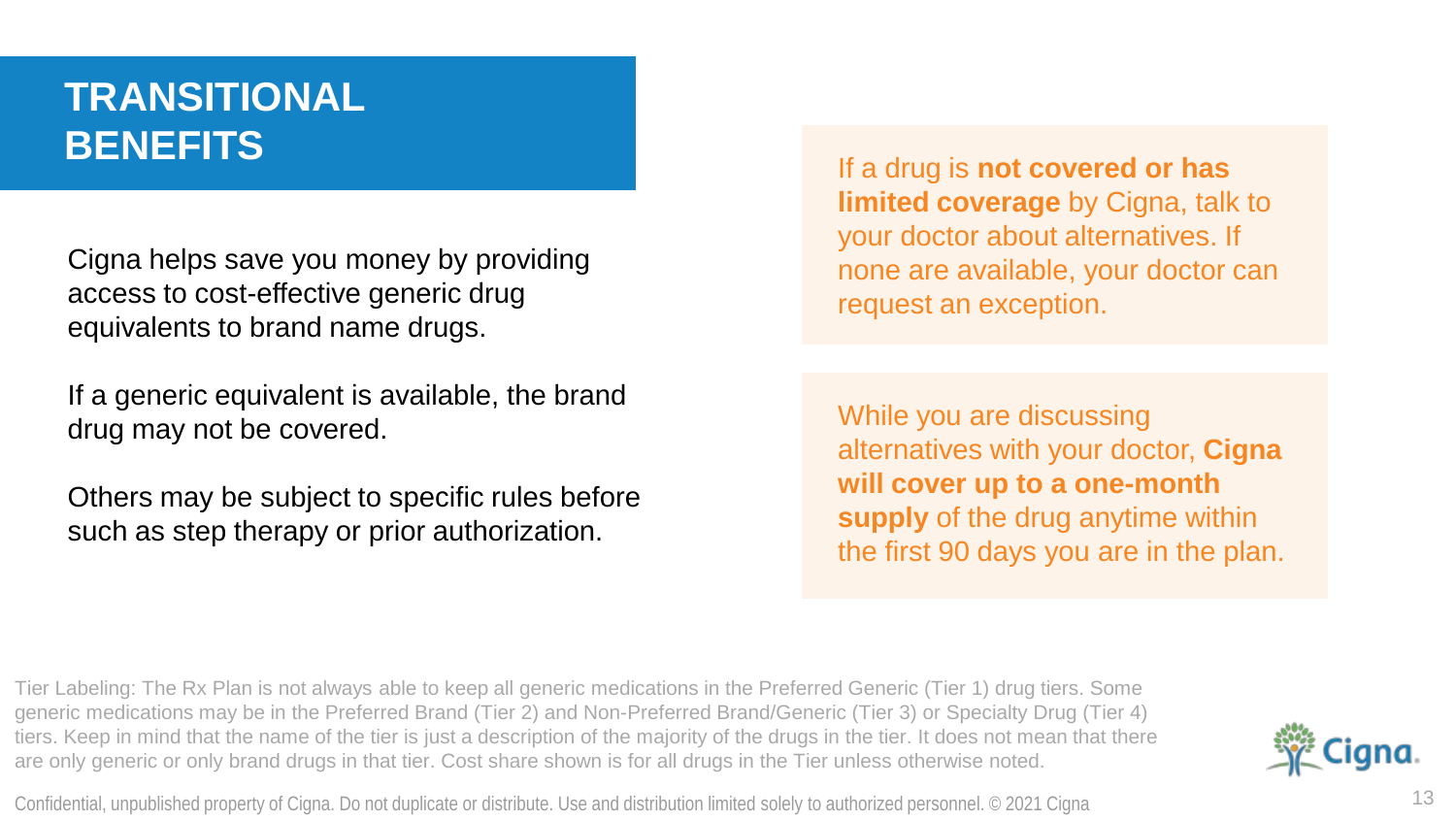#### **HOW YOUR MEDICARE PART C WITH PART D RX PLAN WORKS**

**These types of medications or vaccines are usually covered by Part B, and will be paid under your medical benefits vs your Rx benefits.**

- Antigens (allergy injections)
- Diabetic testing supplies
- Insulin pumps and the insulin used in the pumps
- COVID-19 vaccine
- Hepatitis B vaccines
- Influenza (flu) vaccine
- Pneumonia vaccine
- Infusible/injectable medications that are administered at home that require the use of an infusion pump
- Other injectables when injectable or intravenous medications are provided and administered by a doctor
- Inhaled nebulizer medications
- Immunosuppressive medications

#### If you are unsure how your drug will be covered, call Cigna Customer Service and speak to a representative.

FDA-authorized COVID-19 vaccines will be covered under your medical plan (or Medicare Part B) as a preventive service, and will be available at no additional cost to you. Visit our COVID-19 Resource Center at **Cigna.com/COVIDMA** for the most up-to-date information on vaccines, care and coverage.



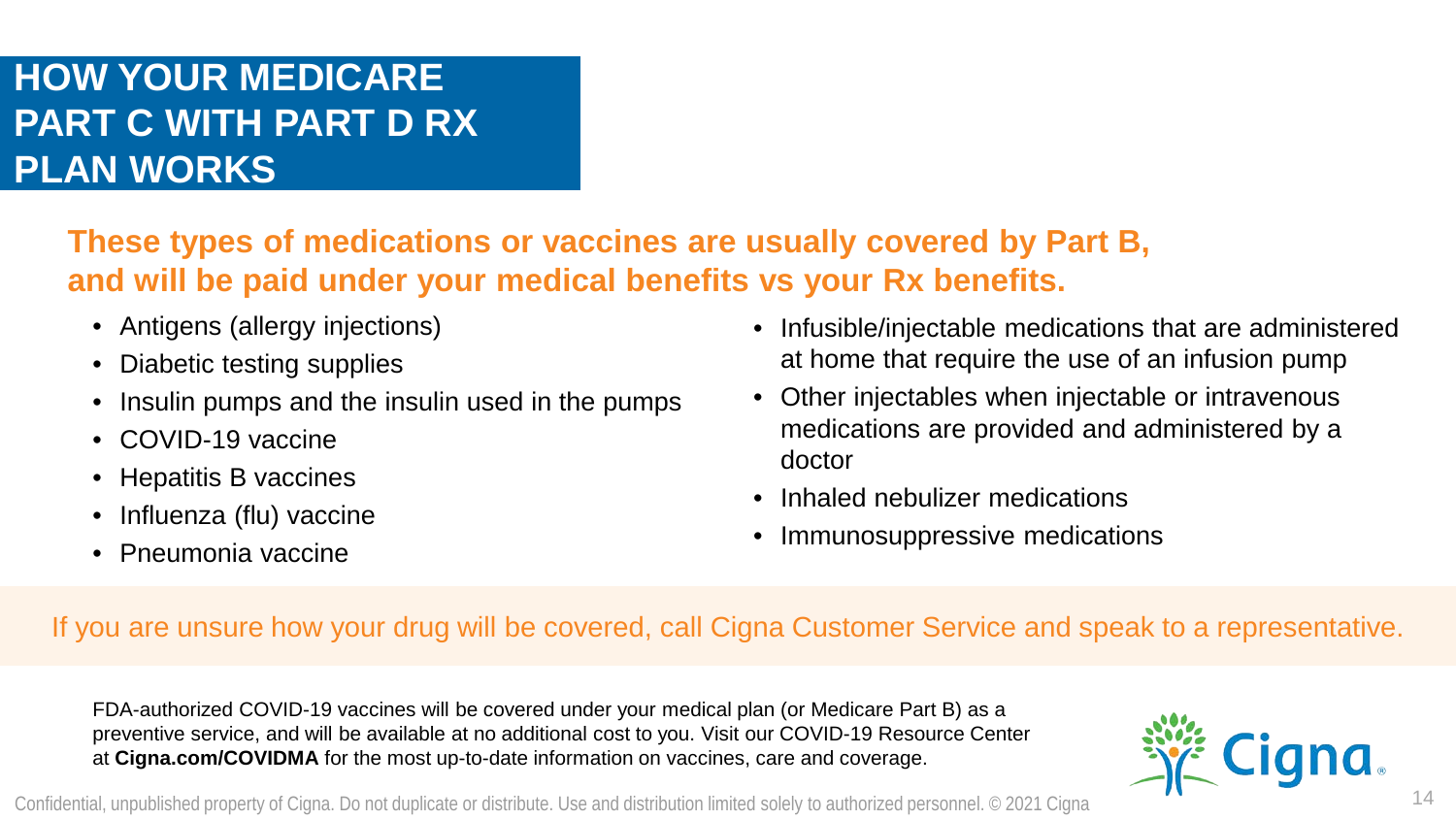#### **HOW YOUR MEDICARE PART C WITH PART D RX PLAN WORKS**

**Sometimes, where or why you receive a drug or service determines if it is covered under your medical or pharmacy plan. Vaccinations are one example of this.**

| <b>Vaccine</b> | <b>Where/why was it obtained?</b>                                     | <b>How is it covered?</b> |
|----------------|-----------------------------------------------------------------------|---------------------------|
| Shingles*      | If the shot is obtained at the doctor's<br>office or a pharmacy       | <b>Medicare Part D</b>    |
| <b>Tetanus</b> | If for routine purposes                                               | <b>Medicare Part D</b>    |
| <b>Tetanus</b> | If related to an injury such as stepping<br>on a nail                 | Medicare Part B/C         |
| Seasonal Flu   | If the shot is obtained at the doctor's<br>office, clinic or pharmacy | Medicare Part B/C         |

\*Shingles vaccine is paid under Medicare Part D prescription drug coverage and not the medical plan which is a change from a commercial plan.



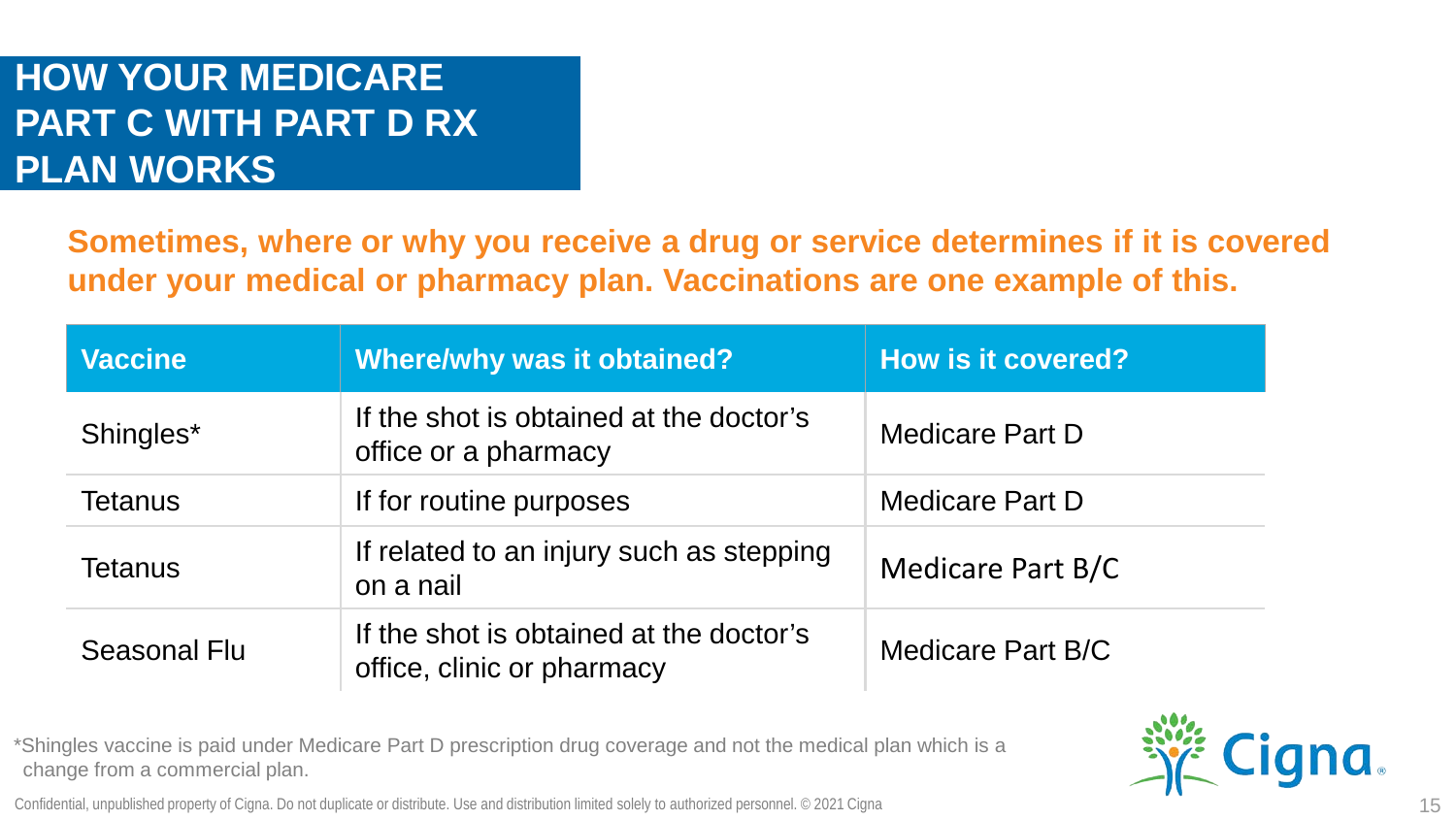### **YOUR ID CARD**

**Cigna True Choice Medicare (PPO)**

One ID card to access your medical and prescription drug care.

Show your card whenever you go to a doctor, hospital or facility for medical care and when you go to the pharmacy to pick up prescriptions.

| <b>業Cigna.</b>                                                                 |                                                                       | <plan name=""><br/><plan type=""><br/><employer name=""></employer></plan></plan>                                                                    |
|--------------------------------------------------------------------------------|-----------------------------------------------------------------------|------------------------------------------------------------------------------------------------------------------------------------------------------|
| <b>Name</b><br>ID<br>Health Plan (80840)<br>[Effective Date < Effective Date>] | <customer full="" name=""><br/><customer id=""></customer></customer> | <contract pbp[="" segment]=""><br/><math>[\![\mathbf{MedicareR}_{\mathbf{Prescription\,Drug\,Coverage}}\mathbf{R}_{\mathbf{X}}]\!]</math></contract> |
| [No PCP Required]<br>[No Referral Required]<br><b>COPAYS (IN / OON)</b>        |                                                                       | [RxBIN <xxxxxxx>]<br/>[RxPCN <xxxxxxx>]<br/>[RxGRP <xxxxxxx>]</xxxxxxx></xxxxxxx></xxxxxxx>                                                          |
| <b>PCP</b><br>Emergency <\$xx>                                                 | $<$ sxx>                                                              | Specialist<br>$<$ \$xx><br>Urgent Care <\$xx>                                                                                                        |

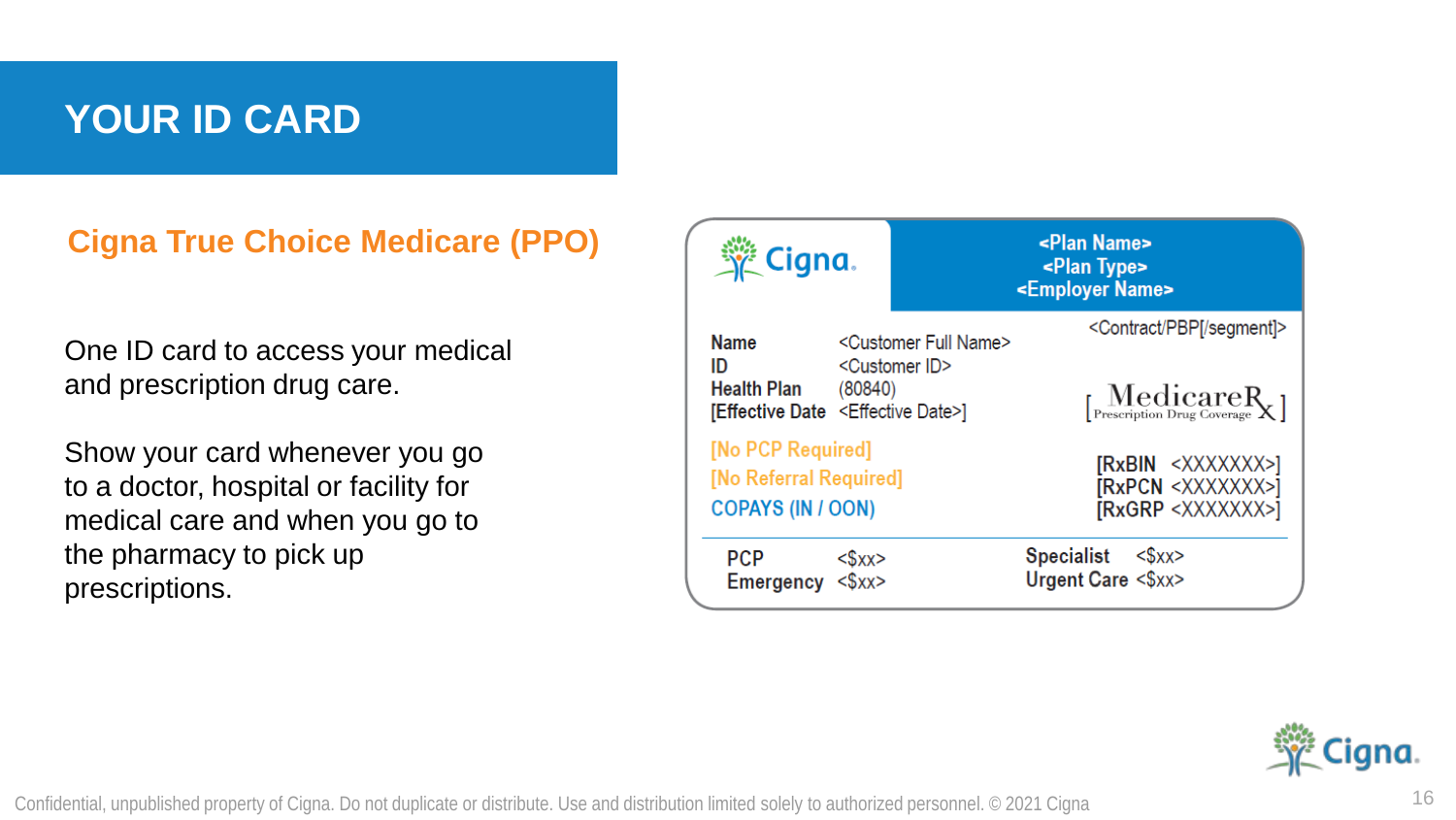### **THE CLAIM PROCESS**



1. Your plan may apply a deductible.

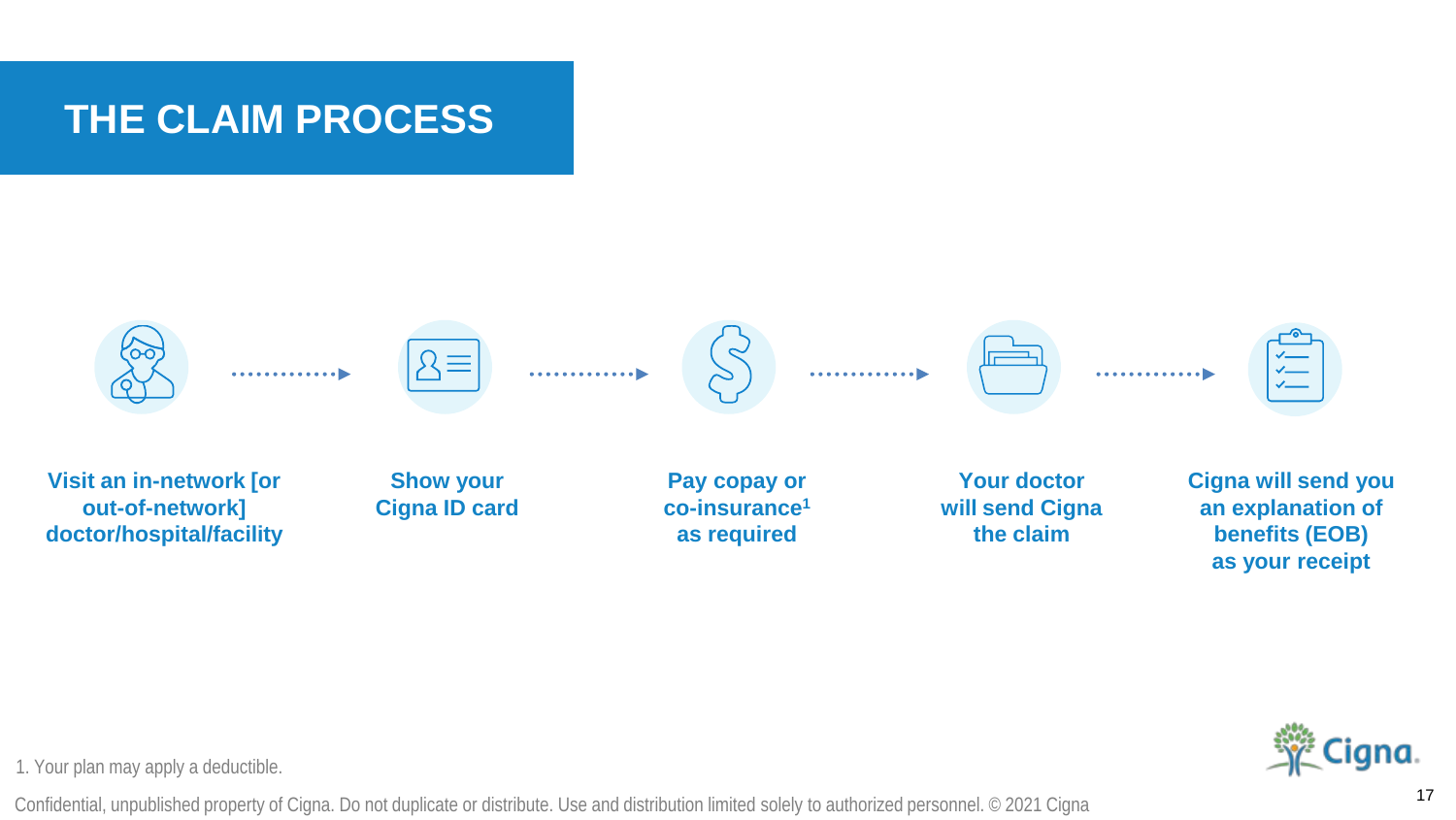#### Frederick County Govt MAPD PPO – OAPIN comparison

|                                                                                                       | <b>Summary of Benefits</b>                                       | <b>Summary of Benefits</b>                                      |
|-------------------------------------------------------------------------------------------------------|------------------------------------------------------------------|-----------------------------------------------------------------|
| Plan Type                                                                                             | <b>MAPD PPO Custom (proposed benefits)</b>                       | <b>OAPIN Plan</b>                                               |
| <b>Effective Dates</b>                                                                                | January 1, 2022 - December 31, 2022                              | January 1, 2022 - December 31, 2022                             |
| <b>Benefit Description</b>                                                                            | <b>What the Customer Pays</b><br>(In-Network and Out-of-Network) | <b>What the Customer Pays</b><br>(After Medicare and Cigna Pay) |
| Plan Deductible                                                                                       | \$0                                                              | \$0                                                             |
| Plan Deductible applies to:                                                                           | Part A and B                                                     | Not applicable                                                  |
| Maximum Out-of-Pocket Cost (MOOP)                                                                     | N/A                                                              | \$1,250 Indiviudal (combined Medical/Rx)                        |
| <b>Inpatient Hospital</b>                                                                             |                                                                  |                                                                 |
| Inpatient Hospital Care (includes Substance<br>Abuse and Rehab)                                       | \$0                                                              | \$0                                                             |
| Inpatient Hospital Psychiatric                                                                        | \$0                                                              | \$0                                                             |
| Coverage Limit (lifetime days) - Psychiatric Hospital                                                 | 190 days                                                         | Unlimited                                                       |
| <b>Skilled Nursing Facility</b>                                                                       |                                                                  |                                                                 |
| Benefit Period - 1-20 days                                                                            | \$0                                                              | \$0                                                             |
| Benefit Period - 21-100 days                                                                          | \$0                                                              | \$0                                                             |
| Coverage Limit (in days)                                                                              | 100 days                                                         | Coverage limited to 60 days annual max                          |
| <b>Home Health Care</b>                                                                               |                                                                  |                                                                 |
| Benefit                                                                                               | \$0                                                              | \$0                                                             |
| <b>Outpatient Facility Services</b>                                                                   |                                                                  |                                                                 |
| Outpatient Surgery (includes Ambulatory Surgical Centers) and Surgical<br><b>Observation Services</b> | \$0                                                              | \$0                                                             |
| Observation and Outpatient Non-Surgical Services                                                      | \$0                                                              | \$0                                                             |

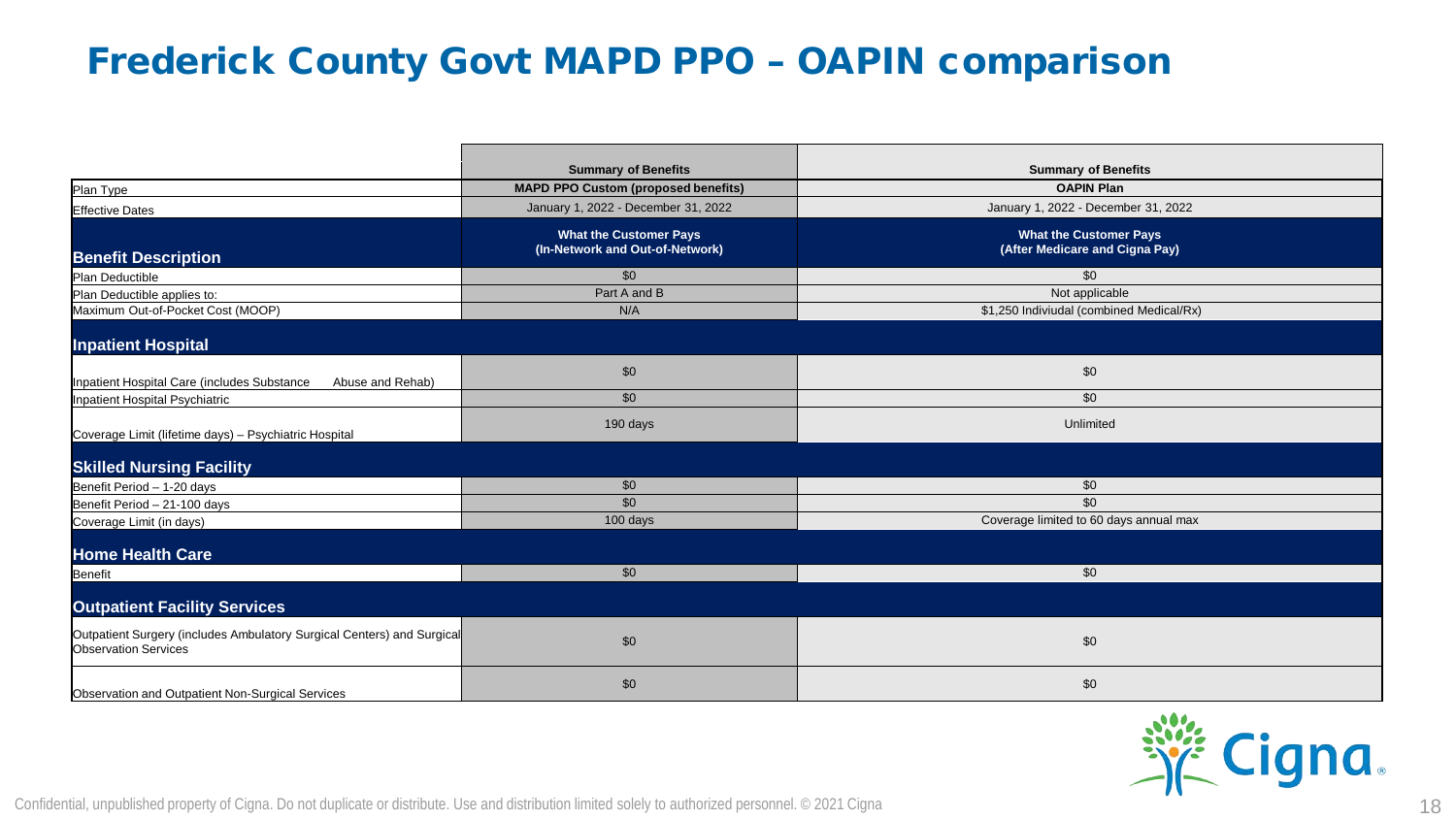| <b>Emergency Services</b>                                 |                                            |                                  |
|-----------------------------------------------------------|--------------------------------------------|----------------------------------|
| Emergency Room (waived if admitted)                       | \$0                                        | \$0                              |
| <b>ER-Worldwide Coverage</b>                              | \$0 up to \$50,000 annual benefit maxiumum | \$150 Copay (waived if admitted) |
| Urgent Care                                               | \$0                                        | \$0                              |
| Ambulance (ground and air)                                | \$0                                        | \$0                              |
|                                                           |                                            |                                  |
| <b>Outpatient Physician Services</b>                      |                                            |                                  |
| Primary Care Physician Office Visit                       | \$0                                        | \$0                              |
| Primary Care Physician Lab Services                       | \$0                                        | \$0                              |
| Specialist Office Visit, Office Surgery                   | \$0                                        | \$0                              |
| Specialist Office Lab Services                            | \$0                                        | \$0                              |
|                                                           |                                            |                                  |
| <b>Mental Health and Substance Abuse Services</b>         |                                            |                                  |
| Partial Hospitalization                                   | \$0                                        | \$0                              |
| Mental Health/Psychiatric Specialty-Individual and Group  | \$0                                        | \$0                              |
| Substance Abuse-Individual and Group                      | \$0                                        | \$0                              |
| Opioid Treatment Program Services                         | \$0                                        | \$0                              |
| <b>Telehealth Services</b>                                |                                            |                                  |
| Telehealth Services - MD LIVE                             | \$0                                        | \$0                              |
|                                                           |                                            |                                  |
| <b>Preventive Care (Medicare Covered)</b>                 |                                            |                                  |
| Annual Wellness Visits                                    | \$0                                        | \$0                              |
| Immunization Coverage (Flu shots, Pneumonia, Hepatitis B) | \$0                                        | \$0                              |
| Other Wellness <sup>1</sup>                               | \$0                                        | \$0                              |

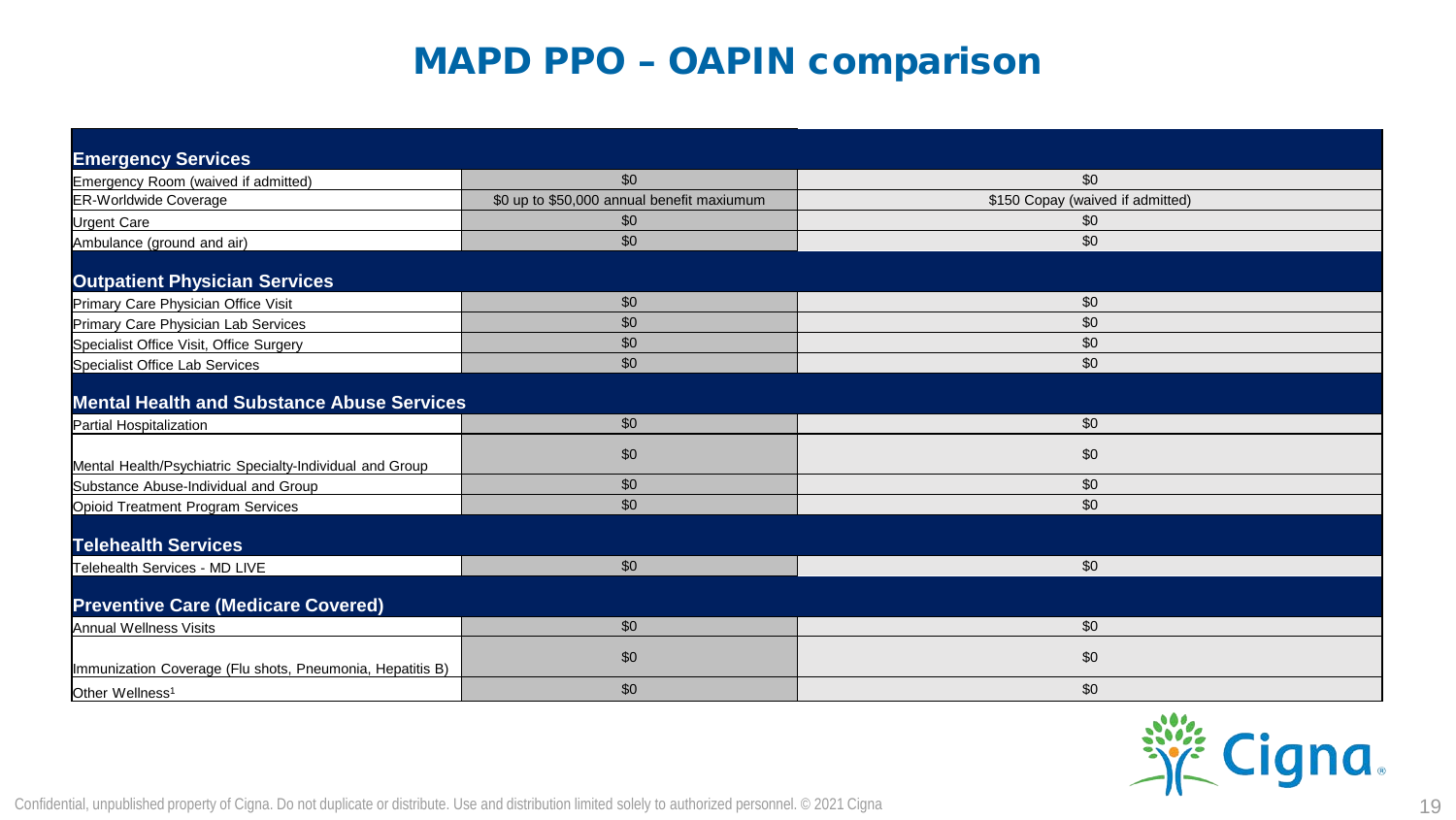|                                                           | EKG and Colorectal Screenings - \$0<br>All Other - \$0 | \$0                                                         |
|-----------------------------------------------------------|--------------------------------------------------------|-------------------------------------------------------------|
| Diagnostic Procedures/Tests<br>Lab Services (Pathology)   | \$0                                                    | \$0                                                         |
| X-ray Services                                            | Mammography and Ultrasounds - \$0<br>All Other - 10%   | \$0                                                         |
| Diagnostic Radiological Services (such as MRIs, CT Scans) | \$0                                                    | \$0                                                         |
| Therapeutic Radiological Services                         | \$0                                                    | \$0                                                         |
| <b>Foot Care</b>                                          |                                                        |                                                             |
| Podiatry Services (Medicare Covered)                      | \$0                                                    | \$0                                                         |
| Podiatry Services (Non-Medicare Covered)                  | Healthy Rewards Discounts available                    |                                                             |
| <b>Chiropractic Care</b>                                  |                                                        |                                                             |
| Chiropractic Visit (Medicare Covered)                     | \$0                                                    | \$0; Up to 90 days per calendar year combined with ST/OT/PT |
| Chiropractic Visit (Non-Medicare Covered)                 | Healthy Rewards Discounts available                    |                                                             |
| <b>Acupuncture Care</b>                                   |                                                        |                                                             |
| Acupuncture Visit (Medicare Covered)                      | \$0<br>Healthy Rewards Discounts available             | \$0; Unlimited                                              |
| Acupuncture Visit (Non-Medicare Covered)                  |                                                        |                                                             |
| <b>Rehabilitation Services</b>                            |                                                        |                                                             |
|                                                           | \$0                                                    | \$0                                                         |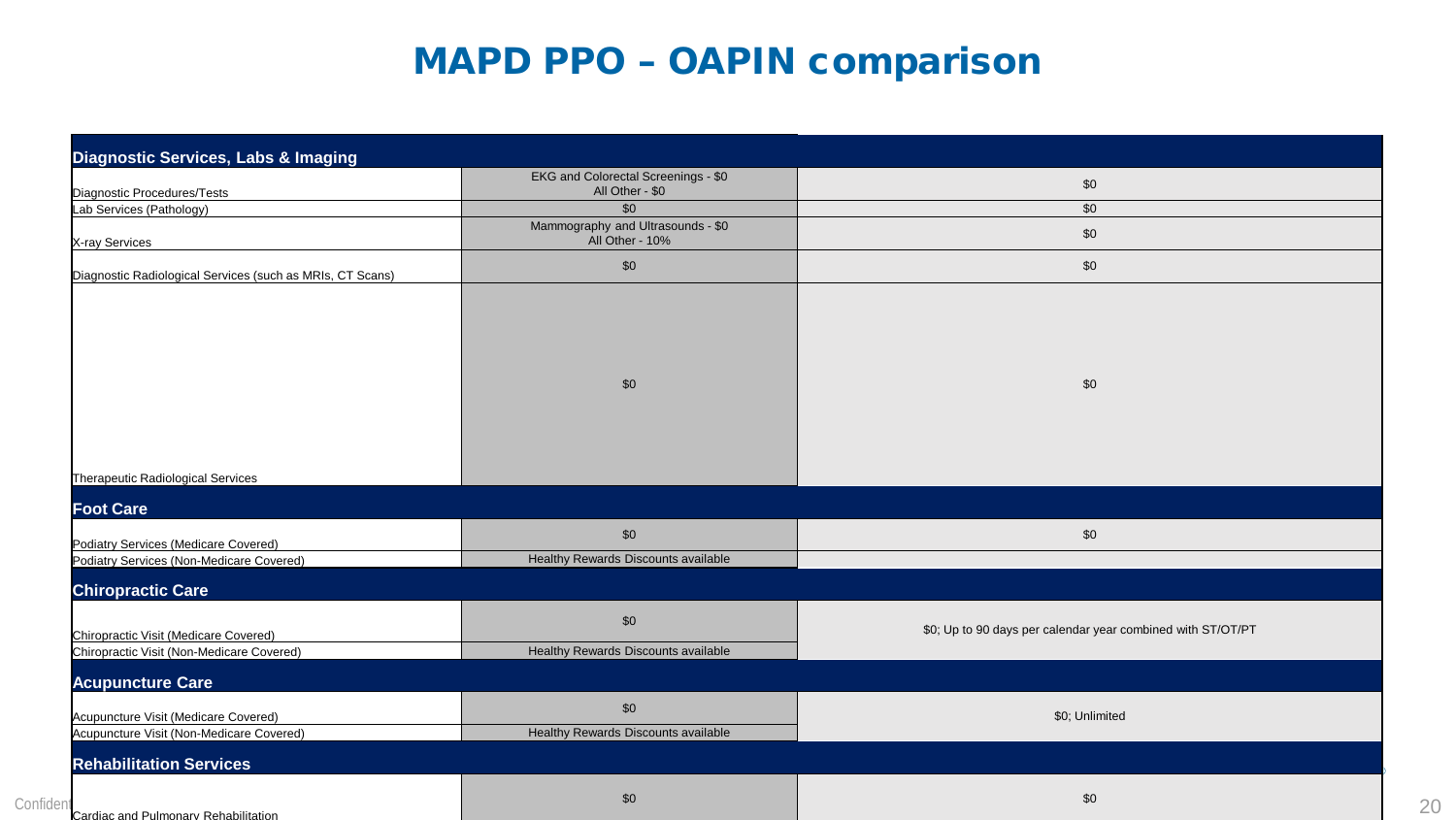| <b>Medical Equipment, Supplies and Part B Drugs</b>                                                                       |                                                                                                                                                      |                                                         |
|---------------------------------------------------------------------------------------------------------------------------|------------------------------------------------------------------------------------------------------------------------------------------------------|---------------------------------------------------------|
| Durable Medical Equipment (DME), Medical Supplies, Prosthetics                                                            | \$0                                                                                                                                                  | \$0                                                     |
| Diabetic Supplies                                                                                                         | \$0                                                                                                                                                  | \$0                                                     |
| Part B Drugs including Chemotherapy drugs -<br>Medicare-covered Part B Drugs may be subject to step therapy requirements. | \$0                                                                                                                                                  | \$0                                                     |
| <b>Dental Services</b>                                                                                                    |                                                                                                                                                      |                                                         |
| Dental Services (Medicare Covered)                                                                                        | \$0                                                                                                                                                  | \$0                                                     |
| <b>Vision Services</b>                                                                                                    |                                                                                                                                                      |                                                         |
| Eye Exams (Medicare Covered)                                                                                              | Diabetic Retinal Exams and<br>Glaucoma Screenings - \$0<br>All Other Medicare-Covered - \$0                                                          | \$0                                                     |
| Eye Wear (Medicare Covered)                                                                                               | \$0                                                                                                                                                  | \$0                                                     |
| Eye Exams (Routine)                                                                                                       | \$0 Copay for 1 exam per year                                                                                                                        | Not covered                                             |
| Eye Wear (Routine)                                                                                                        | Contact Lenses: Unlimited,<br>Eye Glass Lenses: 1 every year,<br>Eye Glass Frames: 1 every year,<br>Eyewear annual limit: \$0 up to maximum of \$200 | Not covered                                             |
| <b>Hearing Services</b>                                                                                                   |                                                                                                                                                      |                                                         |
| Hearing Exams (Medicare Covered)                                                                                          | \$0                                                                                                                                                  | \$0                                                     |
| Routine Hearing Exams                                                                                                     | \$0 Copay for 1 exam per year                                                                                                                        | \$0                                                     |
| Hearing Aid Evaluation/Fitting                                                                                            | \$0 Copay for 1 exam per year                                                                                                                        | \$0                                                     |
| <b>Hearing Aids</b>                                                                                                       | \$0 copay fitting; \$0 copay for hearing aids (any type)<br>\$2000 maximum per ear per device every 3 years                                          | \$0, Two Hearing aids (one per ear) every 36 months     |
| <b>Supplemental Benefits</b>                                                                                              |                                                                                                                                                      |                                                         |
| Wigs for Hair Loss due to Cancer Treatment                                                                                | \$350 Allowance                                                                                                                                      | Covered; unlimited                                      |
| <b>Health Education</b>                                                                                                   | Members will be provided with access to video and written content on a<br>variety of health and wellness topics through myCigna.com.                 |                                                         |
| Health Information Line <sup>2</sup>                                                                                      | \$0 copay.                                                                                                                                           | \$0 Copay                                               |
| Meal Benefit <sup>3</sup>                                                                                                 | \$0 copay.                                                                                                                                           | Not covered                                             |
| Fitness                                                                                                                   | \$0 cost to member through Silver & Fit program. Customers can visit<br>multiple facilities in the same month.                                       | \$25 cost, through Active & Fit Healthy Rewards program |

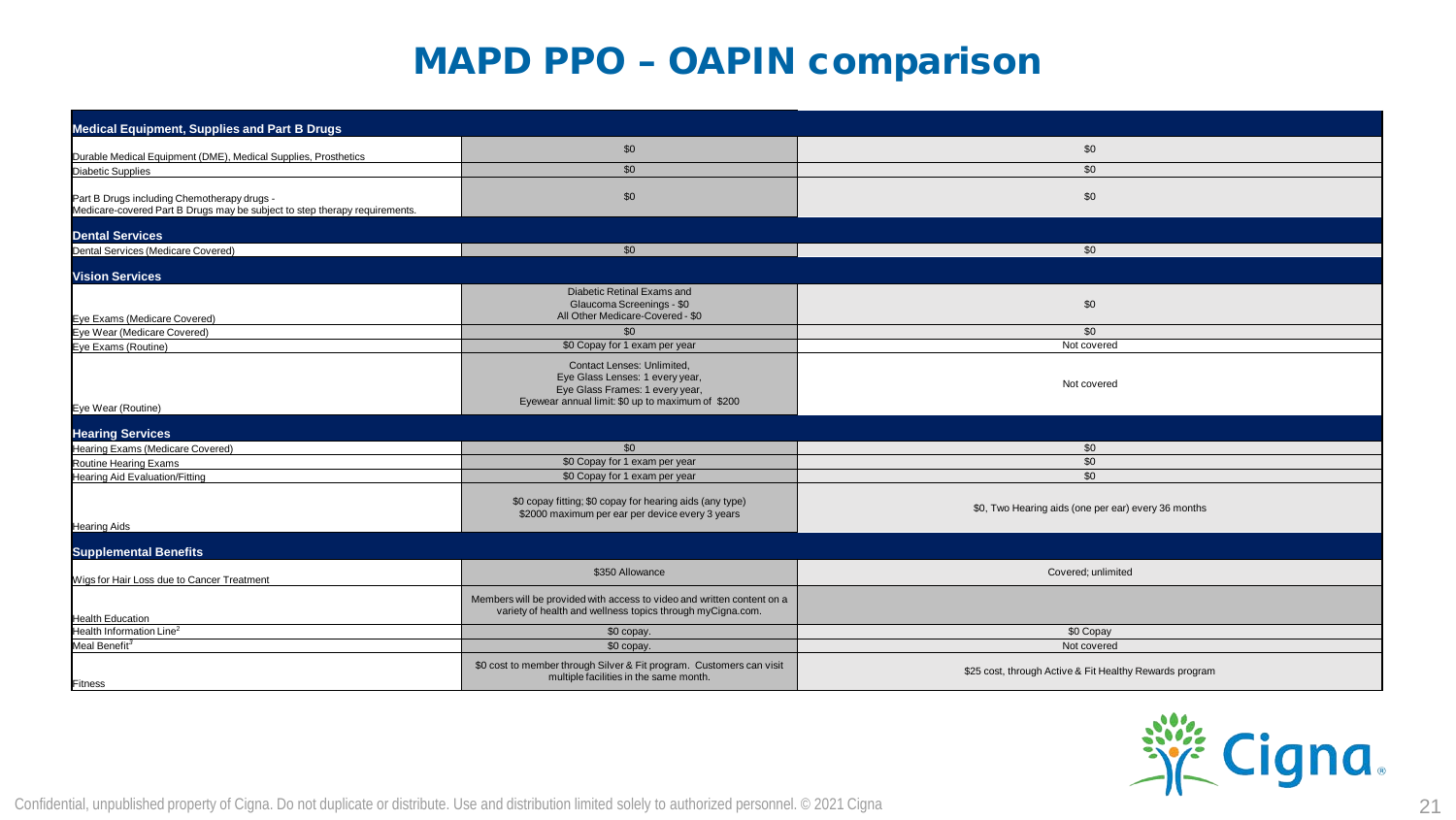| Other Wellness' Includes:            | Abdominal Aortic Aneurysm Screening, Annual Wellness<br>Visits, Barium Enemas, Bone Mass Measurement, Breast<br>Cancer Screening (Mammogram), Cardiovascular Screening,<br>Cervical and Vaginal Cancer Screening, Colorectal Cancer<br>Screening, Diabetes Screening, Diabetes Self-management<br>Training, Medicare Diabetes Prevention Program, Digital<br>Rectal Exams, Kidney Disease Education Services, HIV<br>Screening, Medical Nutrition Therapy Services, Prostate<br>Cancer Screening, Smoking Cessation Counseling, Welcome<br>to Medicare Physical Exam and an EKG following Welcome to<br>Medicare Exam. | Abdominal Aortic Aneurysm Screening, Annual Wellness Visits, Barium Enemas, Bone Mass Measurement,<br>Breast Cancer Screening (Mammogram), Cardiovascular Screening, Cervical and Vaginal Cancer<br>Screening, Colorectal Cancer Screening, Diabetes Screening, Diabetes Self-management Training,<br>Medicare Diabetes Prevention Program, Digital Rectal Exams, Kidney Disease Education Services, HIV<br>Screening, Medical Nutrition Therapy Services, Prostate Cancer Screening, Smoking Cessation Counseling,<br>Welcome to Medicare Physical Exam and an EKG following Welcome to Medicare Exam. |
|--------------------------------------|------------------------------------------------------------------------------------------------------------------------------------------------------------------------------------------------------------------------------------------------------------------------------------------------------------------------------------------------------------------------------------------------------------------------------------------------------------------------------------------------------------------------------------------------------------------------------------------------------------------------|---------------------------------------------------------------------------------------------------------------------------------------------------------------------------------------------------------------------------------------------------------------------------------------------------------------------------------------------------------------------------------------------------------------------------------------------------------------------------------------------------------------------------------------------------------------------------------------------------------|
| Health Information Line <sup>4</sup> | The Health Information Line assists individuals in<br>understanding the right level of treatment at the right time.<br>Nurse advocates are available 24 hours a day, 7 days a<br>week, 365 days a year to provide health and medical<br>information and direction to the most appropriate care and<br>resources.                                                                                                                                                                                                                                                                                                       | The Health Information Line assists individuals in understanding the right level of treatment at the right time.<br>Nurse advocates are available 24 hours a day, 7 days a week, 365 days a year to provide health and<br>medical information and direction to the most appropriate care and resources.                                                                                                                                                                                                                                                                                                 |
| Meal Benefit <sup>3</sup>            | After discharge from a qualified inpatient hospital stay directly<br>to home (for traumatic or chronic illness), members are<br>eligible to receive a one-time delivery of 14 nutritional meals<br>delivered to their home free of charge. Members are eligible<br>to receive this benefit for up to three qualified hospital stays<br>per year. Additionally, up to 56 meals over 28 days once per<br>year for ESRD members enrolled in an ESRD-related case<br>management program.                                                                                                                                   | Not covered                                                                                                                                                                                                                                                                                                                                                                                                                                                                                                                                                                                             |

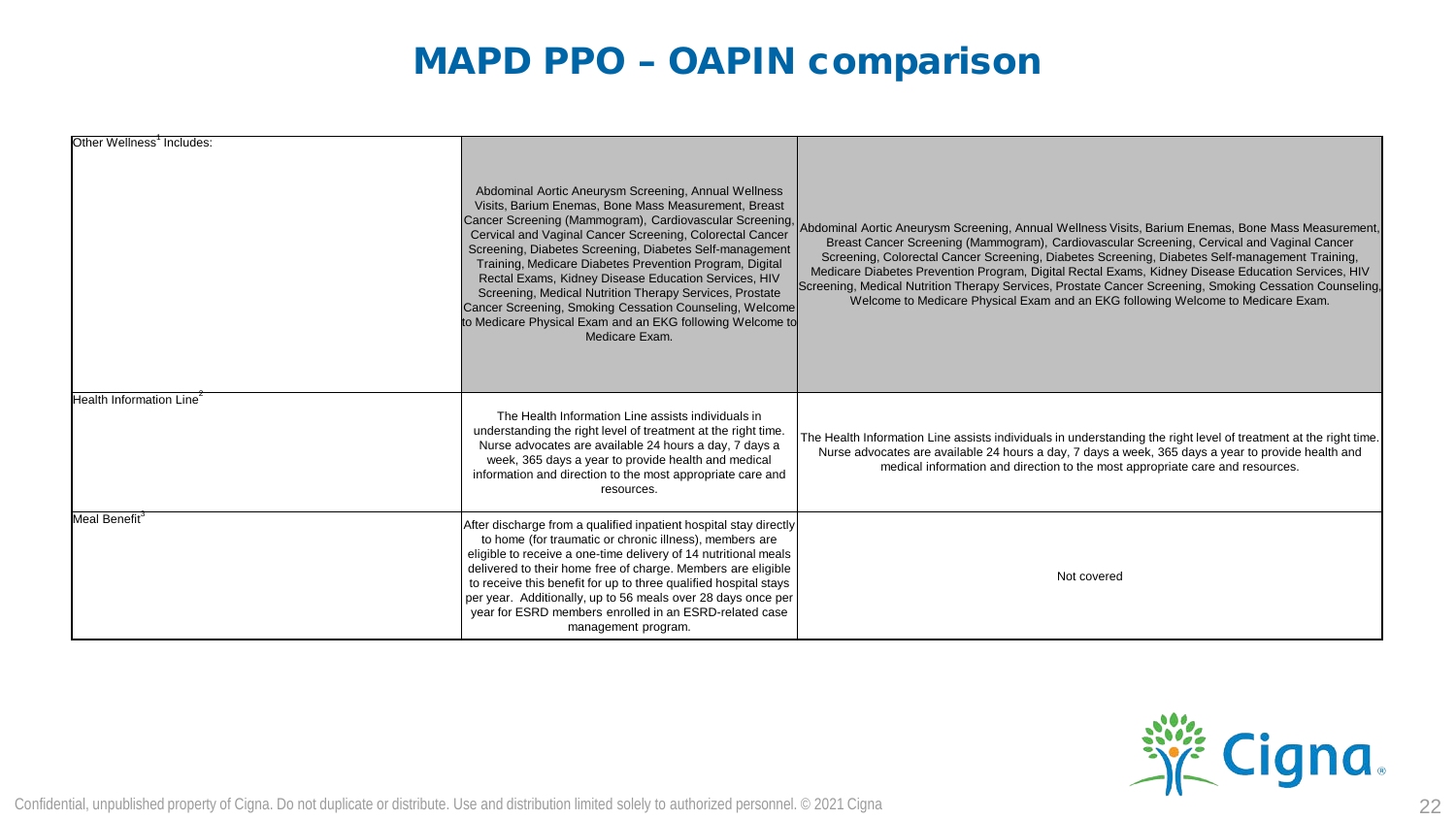| <b>PHARMACY BENEFIT</b>                                  | <b>MAPD PPO Custom</b> |        | <b>OAPIN Plan</b>                                                                                                                                                                 |
|----------------------------------------------------------|------------------------|--------|-----------------------------------------------------------------------------------------------------------------------------------------------------------------------------------|
|                                                          | 30 Day                 | 90 Day |                                                                                                                                                                                   |
| <b>Tier 1 - Preferred Generic Drugs</b>                  | \$10                   | \$20   | Tier 1 - Generic Drugs \$10 Retail 30 days and \$20 Retail and Home<br>Delivery 90 days                                                                                           |
| <b>Tier 2 - Preferred Brand Drugs</b>                    | \$30                   | \$60   | Tier 2 - Preferred Brand Drugs \$30 Retail 30 days and \$60 Retail and<br>Home Delivery 90 days                                                                                   |
| Tier 3 - Non Preferred Brand and Generic<br><b>Drugs</b> | \$50                   | \$100  | Tier 3 - Non Preferred Brand Drugs \$50 Retail 30 days and \$100<br>Retail and Home Delivery 90 days                                                                              |
| <b>Tier 4 - High Cost Specialty Drugs</b>                | \$75                   | \$150  | Tier 4 - Specialty Drugs \$75 self-administered injectable prescription<br>Retail 30 days and \$150 self-administered injectable prescription Retail<br>and Home delivery 90 days |

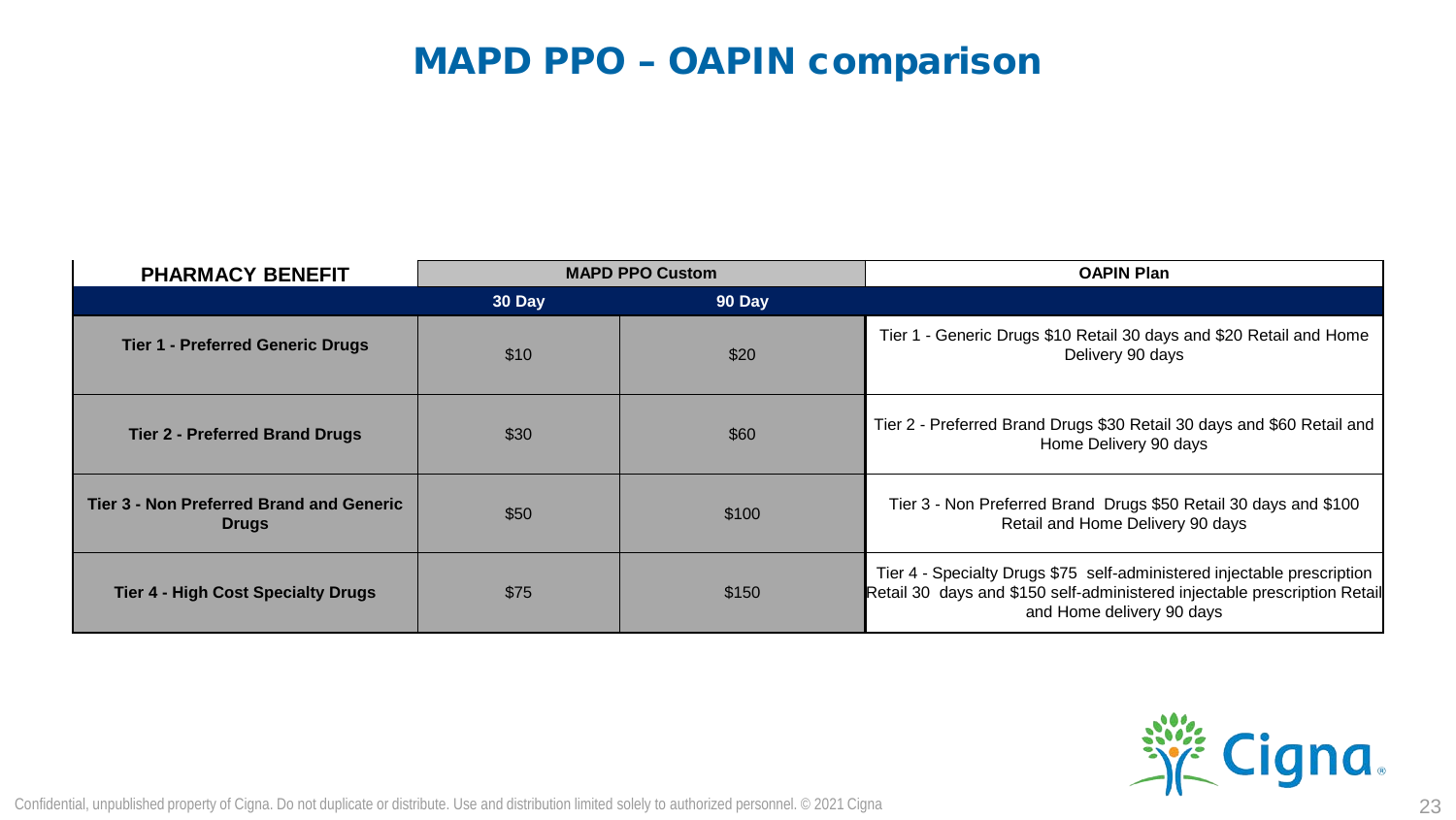### **FOCUS ON PREVENTIVE HEALTH AND WELLNESS**

**You're covered for yearly exams and other screenings**

#### **Comprehensive preventive care**

Our yearly health checkup reviews every aspect of your overall health and well-being

**Lowering risks**  $Right$  tests  $+ right$  time  $=$  early detection

**Wellness incentives** Earn gift cards for taking care of your health

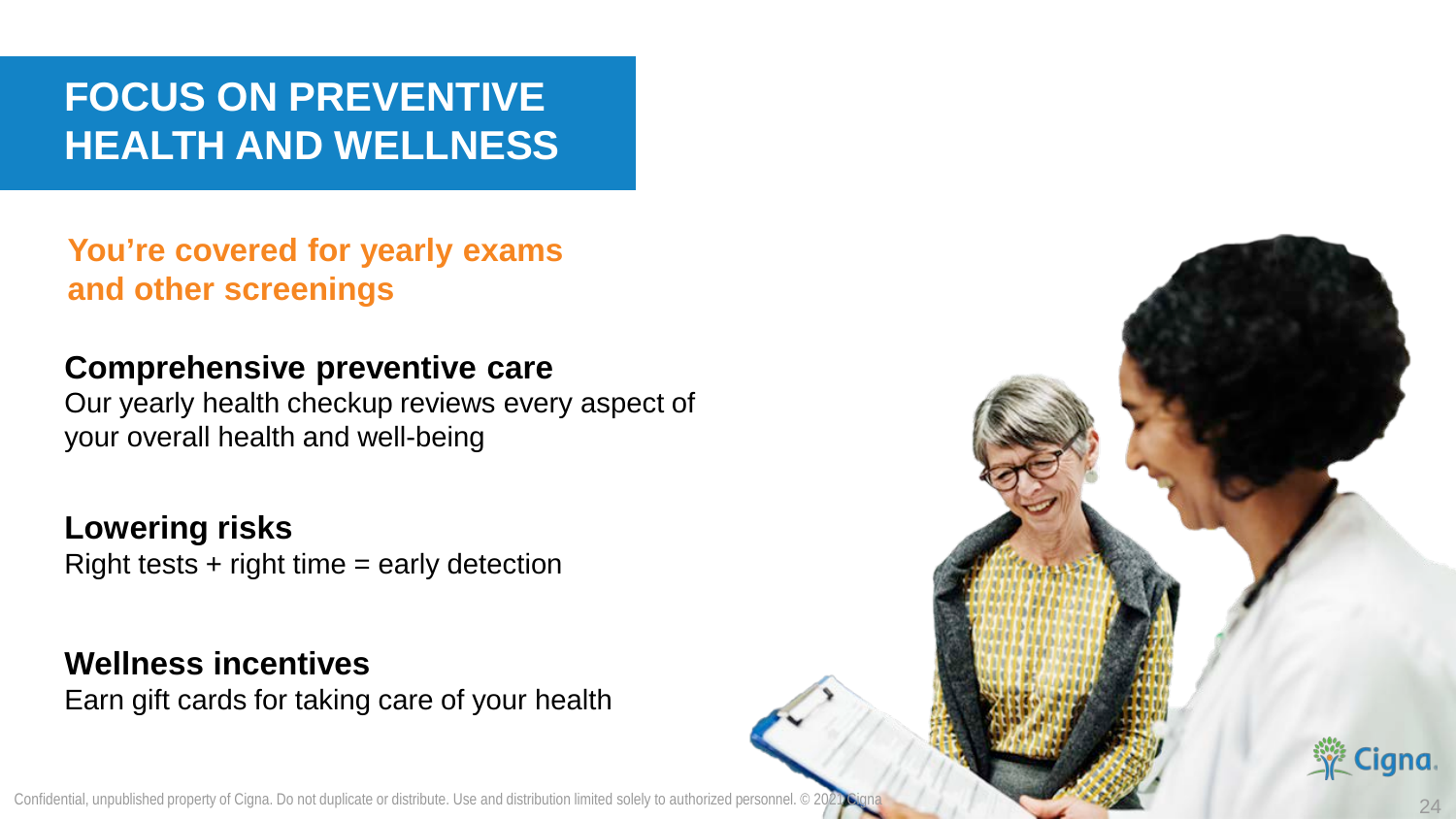### **WELLNESS INCENTIVES**

#### **You can earn a \$50 gift card for completing your yearly health checkup.**

- You can choose from a gift card from Amazon.com, Target, or Walmart.
- After you complete your yearly health checkup, you can request your incentive online or by mailing in an incentive form (you will receive a form at the start of the plan year).
- After you complete your yearly health checkup, you may be eligible for additional incentives for completing additional preventive screenings and exams recommended by your doctor.
- **CignaMedicare.com/incentives** is more than just your online resource for incentives. It also features helpful information on health topics including heart health, fall risk, physical activity, vaccinations and mental health.



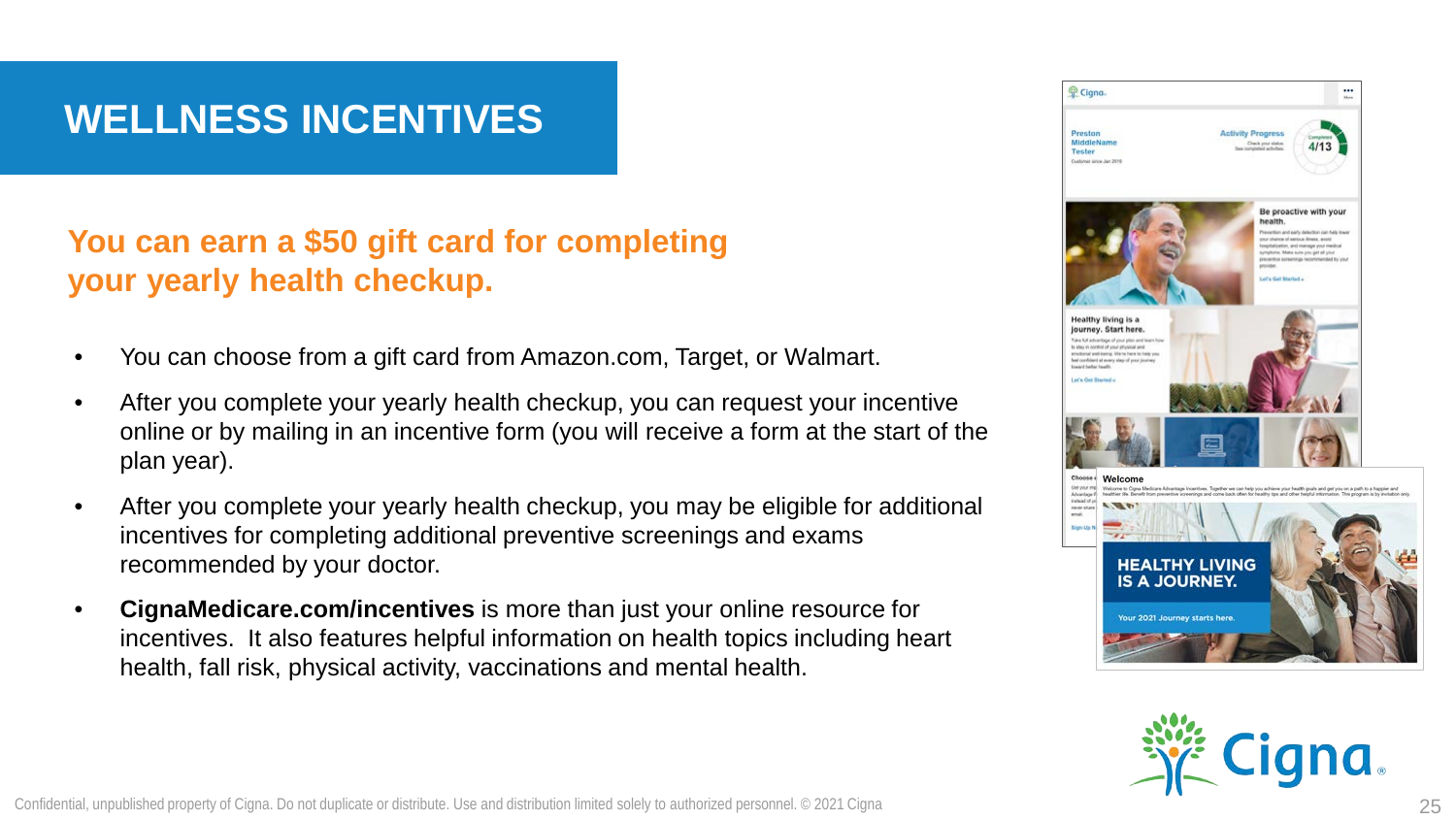### **CARE MANAGEMENT**

#### **Cigna customers with certain health needs may qualify for one of our care management programs.**

- Customers who qualify get the added benefit of a dedicated care manager who helps coordinate care, reviews medication and therapies, and finds community resources and education.
- Complex care management is designed to help customers with one or more chronic conditions.
- Disease management is designed to help customers with conditions such as heart failure, depression and diabetes.
- Customers may choose to leave the care management program at any time.

How do customers engage with care management programs?

- In many cases, Cigna will proactively reach out to you.
- You can always call in and ask if you qualify for case management assistance at any time by calling Customer Service.

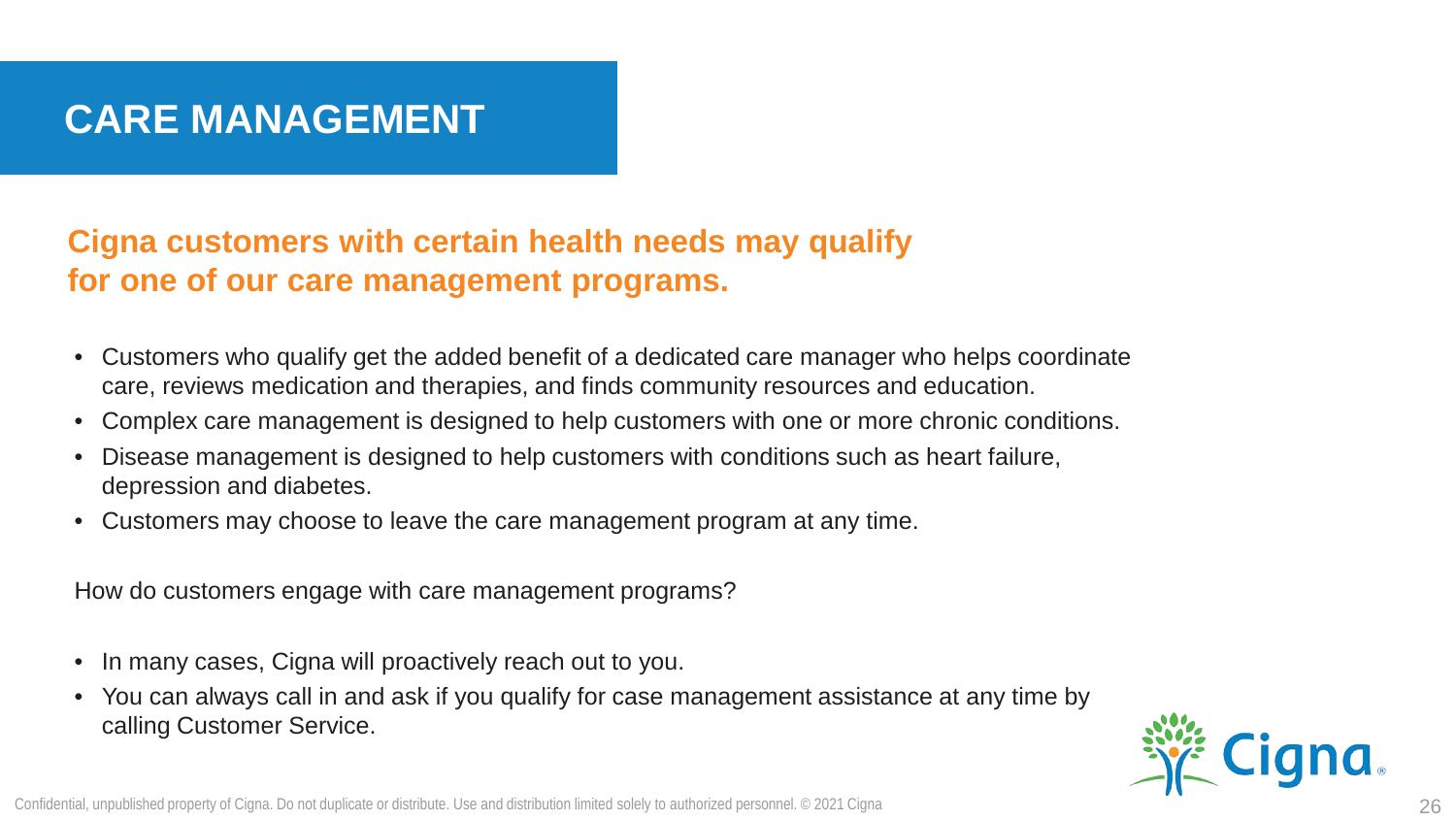### **PRIOR AUTHORIZATIONS**

#### **Some services or medications may need prior authorization.**

- A prior authorization is an approval that your doctor must get from Cigna before you can receive specific services, procedures, medications and medical equipment.
- Prior authorizations ensure that you receive care from doctors who share our commitment to quality care. They also help make sure you're taking the right medications. Prior authorizations help make it clear what is covered by your plan.
- Talk with your doctor or call Cigna Customer Service for more information.
- To learn what services require prior authorization, check your online EOC at **myCigna.com**.

You or your doctor may ask for a pre-visit coverage decision to confirm that the services you are getting are covered and are medically necessary by calling Cigna Customer Service.

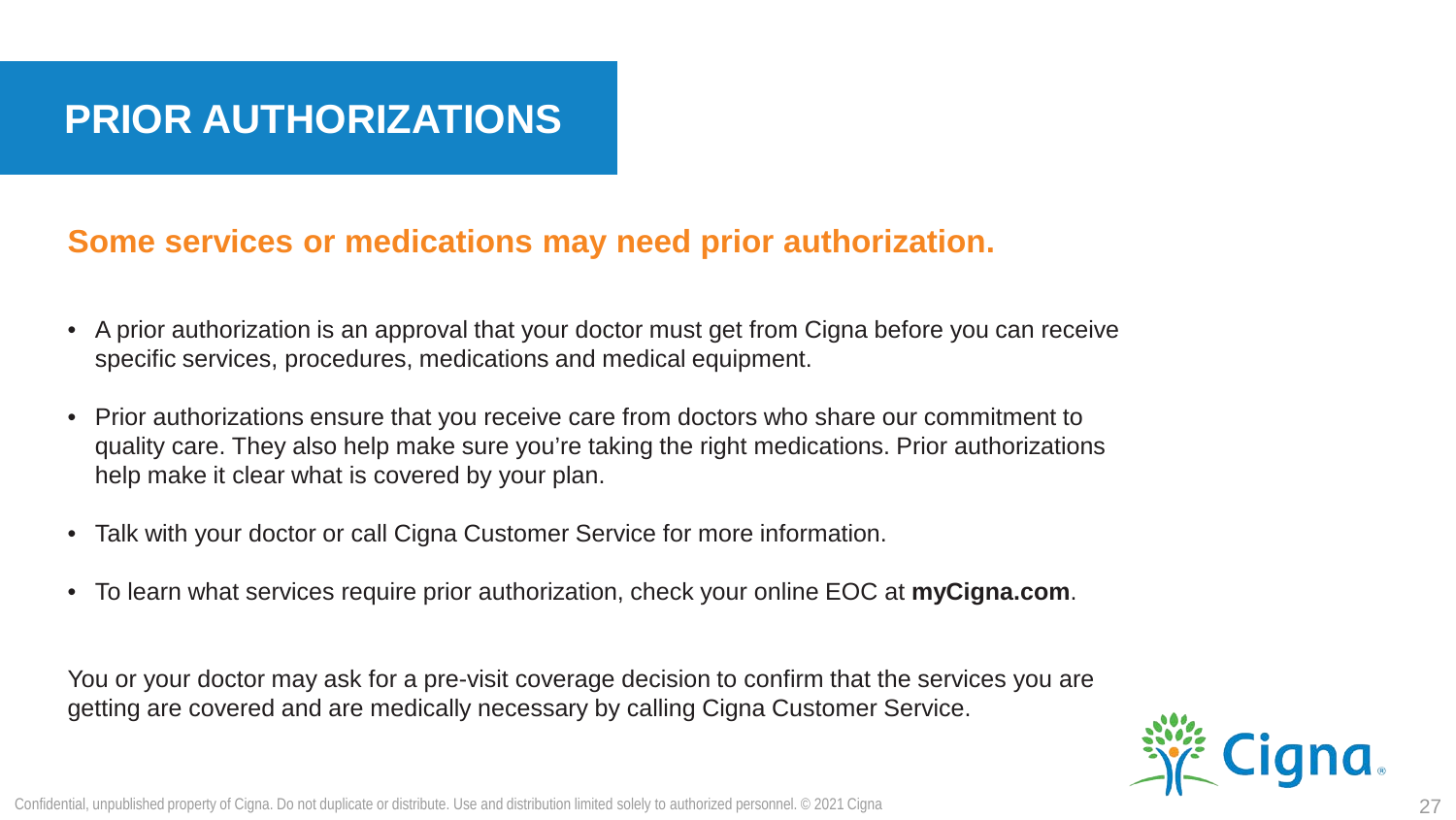### **AROUND THE CLOCK SUPPORT**

#### **Health and medical information is just a phone call away for Cigna customers. Anytime, day or night.**

#### **Health Information Line**

- Nurse Advocates\* are available by phone 24 hours a day, seven days a week, to answer your questions in a confidential and convenient service.
- Our Nurse Advocates can provide health education and answers to general medical questions to help you get the right information at the right time, to make better health decisions and achieve better health outcomes.
- Our Health Information Line can:
	- Help you determine if you should seek care for your health concern.
	- Provide instruction on self-help and home care.
	- Provide introduction to, and support for, online health tools.
	- Refer you to health care partners, such as care management and health coaching programs.

\*These nurse advocates hold current nursing licensure in a minimum of one state but are not practicing nursing or providing medical advice in any capacity as a health advocate.



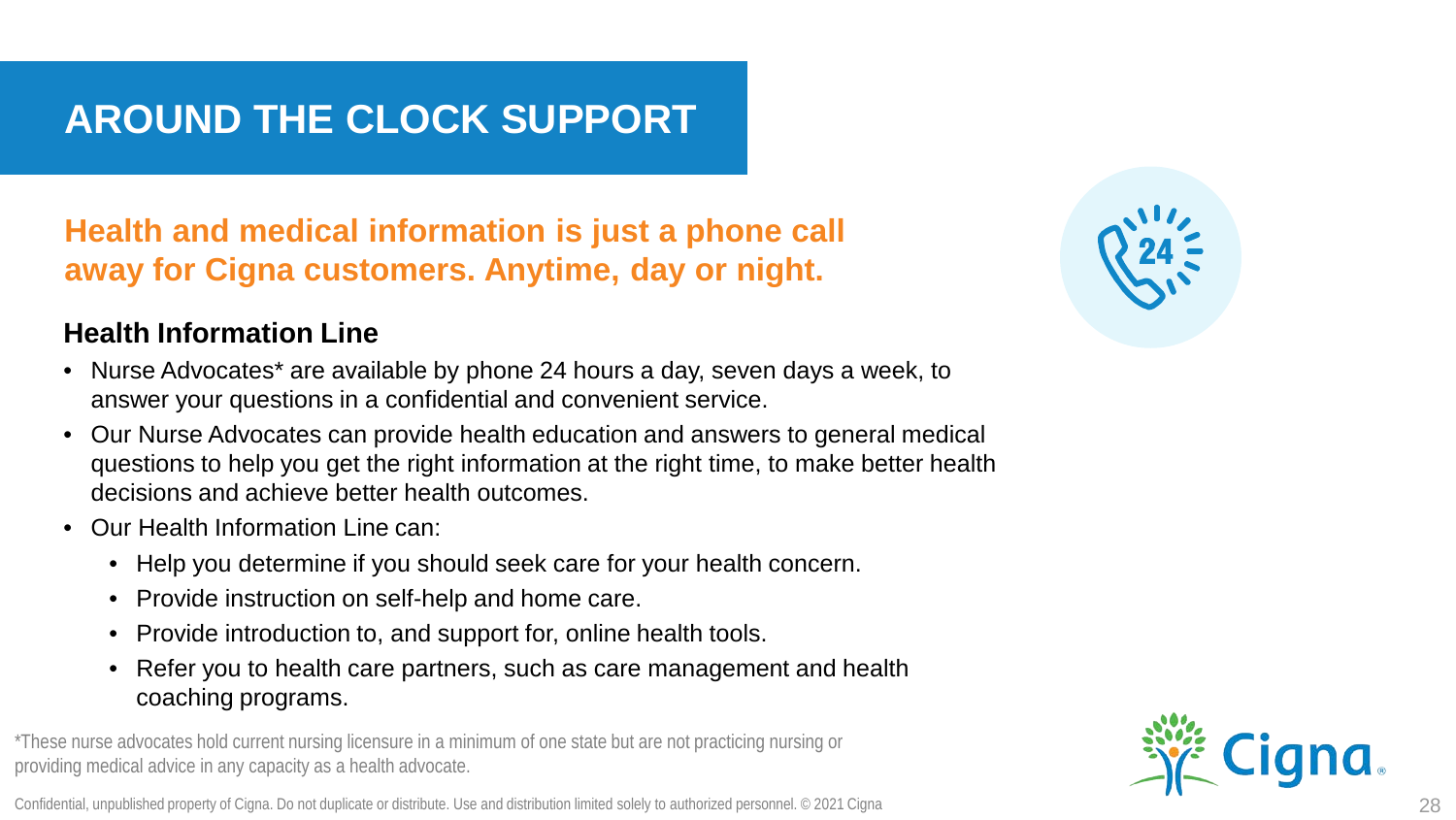### **AROUND THE CLOCK SUPPORT**

**Telehealth services let you talk with a doctor by phone or video for non-emergency care. Anytime, day or night.**

#### **Telehealth services**

- Get care via video or phone.
- Available 24/7/365 even on weekends and holidays from wherever you are.
- Talk with a doctor about conditions such as allergies, bronchitis, cold and flu, fever, headache, infections, nausea, rashes, joint pain, sinus infection and UTI.
- Emergency help can be contacted if needed.
- Prescriptions can be sent directly to a local pharmacy
- Consultation histories can be shared with your doctor.



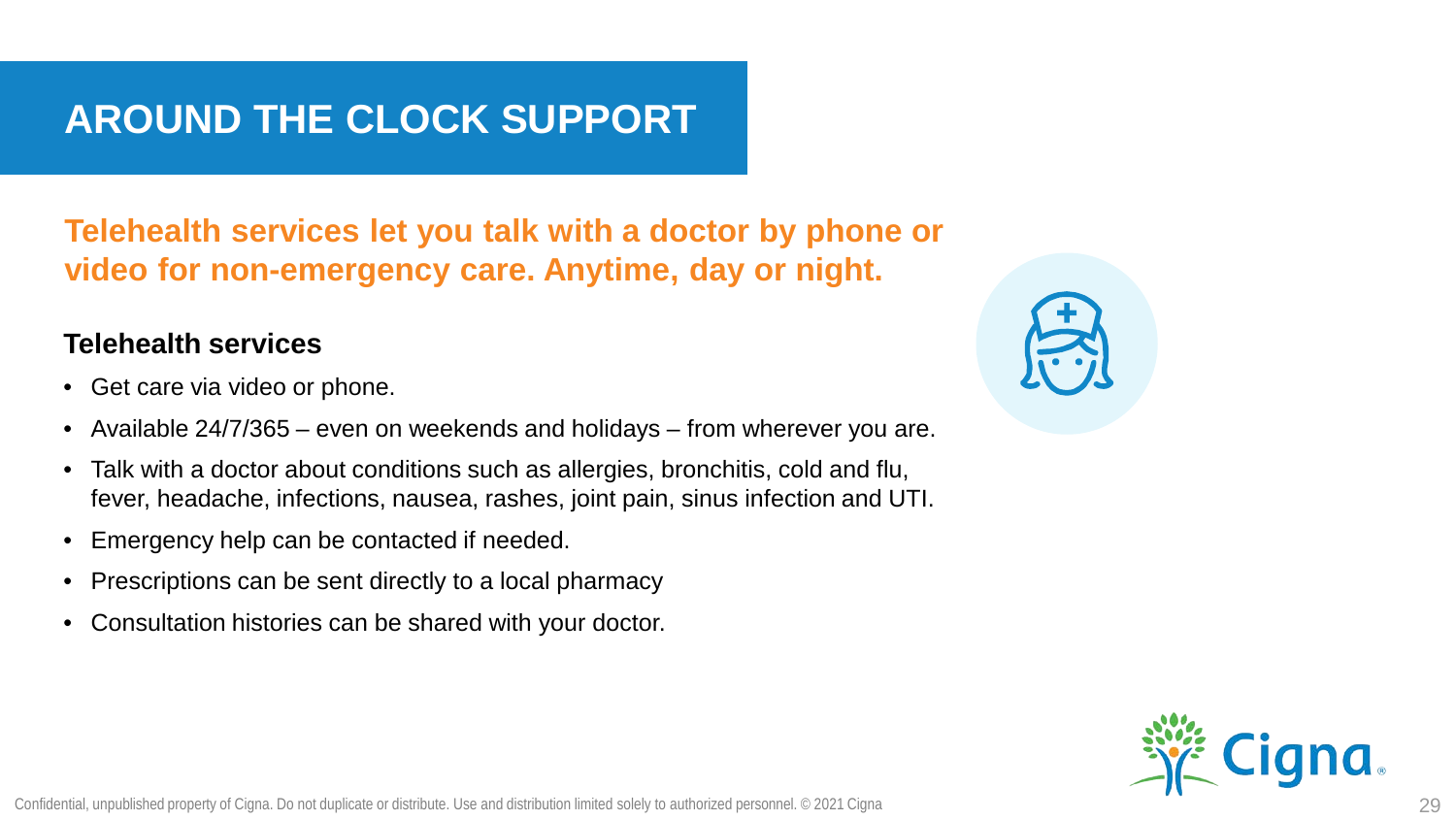### **AROUND THE CLOCK SUPPORT**

#### **Our online tools and resources provides you with information and support to help you manage your health. Anytime, day or night.**

After you're enrolled, **myCigna.com** and the **myCigna® app** give you online access to your personal health plan information. You can:

- View your Cigna Medicare Advantage benefits.
- Manage your profile and preferences.
- View your drug list.
- Find a doctor, including telehealth.
- Find a network pharmacy.
- Review claim history and Explanation of Benefits (EOB) details.
- Manage your prescriptions.
- Price a medication.
- Access your Healthy Rewards discount programs.
- View and print your ID card.
- Complete your incentive program registration and choose your gift card.

Before you enroll, visit our public website **CignaMedicare.com/group/MAresources**, where you can:

- Find a provider [or network pharmacy].
- View plan information and other forms.

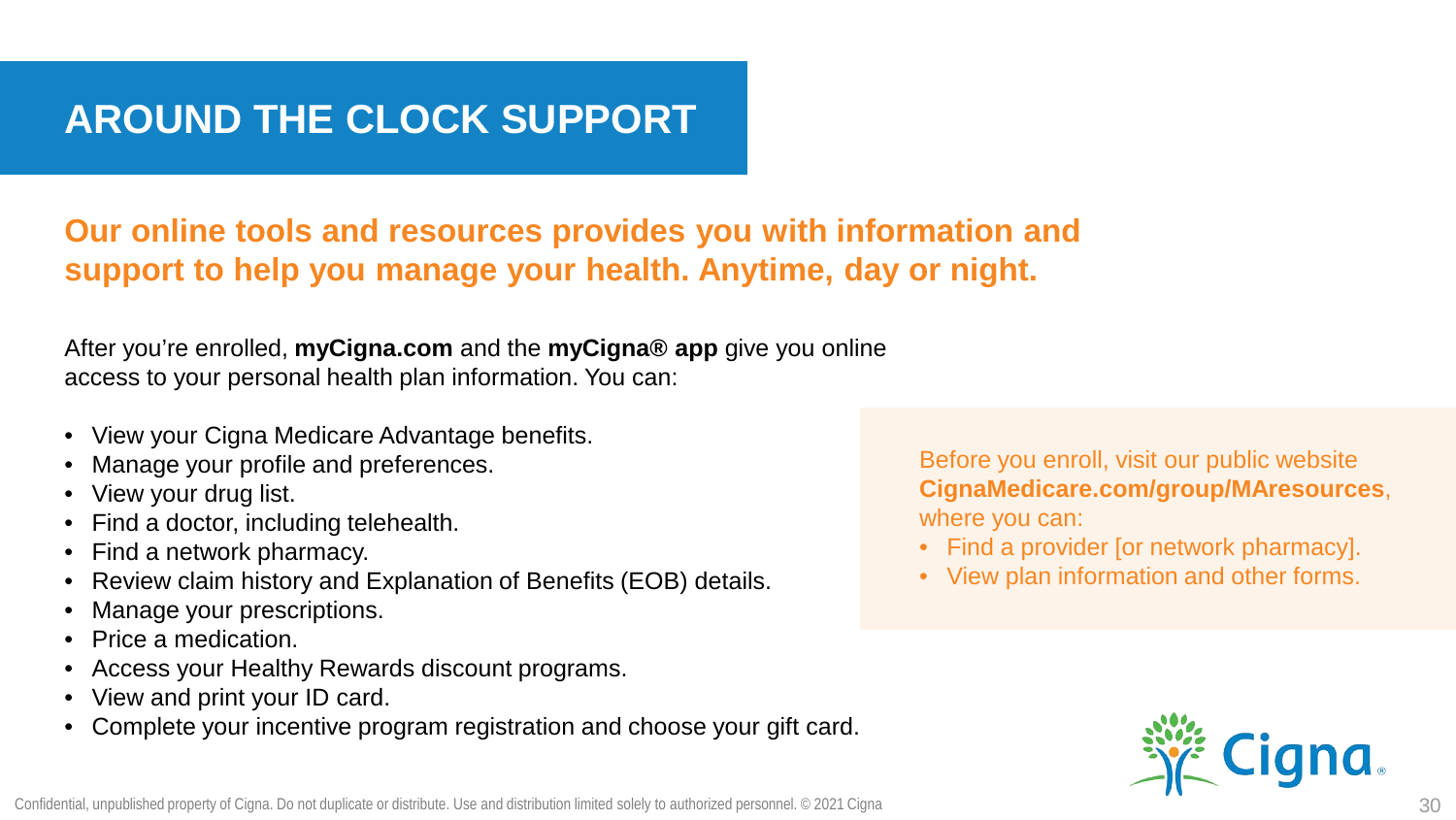## **SUPPORTING THE WHOLE PERSON**

Silver and Fit<sup>®</sup> fitness program Home delivered meals Healthy Rewards discount programs Medical alert system discounts **Hearing** Vision

Healthy Rewards is a discount program. Some Healthy Rewards programs are not available in all states and may be discontinued at any time. **A discount program is NOT insurance, and the customer must pay the entire discounted charge.** All goods, services and discounts offered through Healthy Rewards are provided by third parties who are solely responsible for their products, services and discounts.

Confidential, unpublished property of Cigna. Do not duplicate or distribute. Use and distribution limited solely to authorized personnel. © 2021 Cigna



31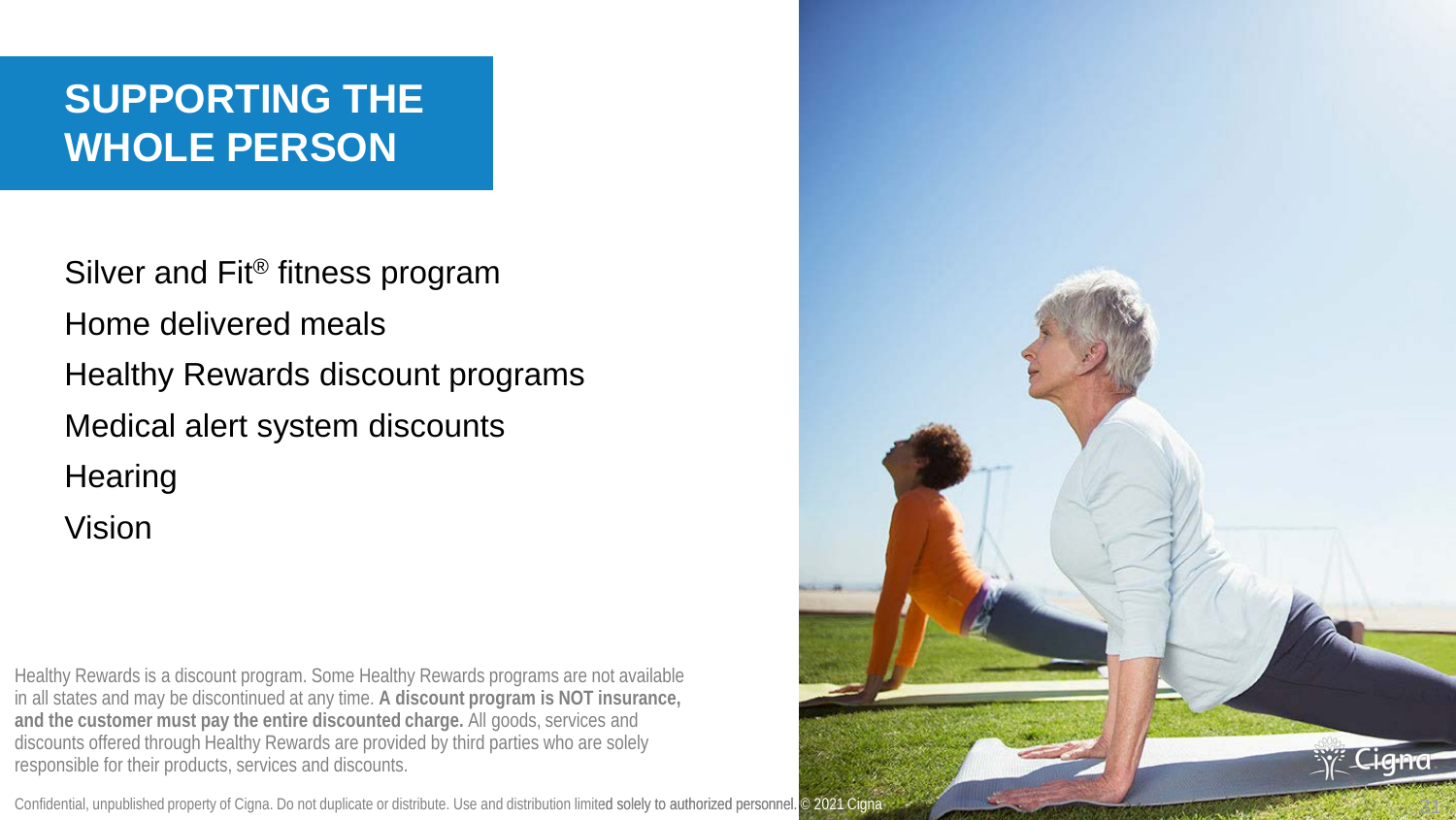#### **SILVER&FIT**®

**The Silver&Fit Healthy Aging and Exercise program can help you get fit in the way that's most convenient for you.** 

Enjoy one, some, or all of the following at no cost to you:

- Access to 16,000+ participating fitness centers, including exercise classes, cycling, and yoga studios, with the ability to change fitness centers at any time.
- Digital workout videos featuring daily live workout classes plus a library of 1,500+ videos perfect for all fitness levels, including yoga, strength, Pilates, walking, cardio and more.
- Home-based fitness options include Garmin® or Fitbit® wearable fitness tracker kits\*, yoga kits with a mat and hand towel, and strength kits with exercise bands and dumbbells.
- Healthy Aging Coaches can help you address your fitness and nutrition goals, and provide guidance in other lifestyle areas during scheduled phone sessions.

Note: The benefit information provided here is a brief summary, not a comprehensive description of available benefits. Subject to change. Fitness centers and boutique studios can include coed and gender-specific fitness centers and exercise centers. Fitness centers, amenities, and classes vary by location. \*The Garmin or Fitbit promotional code cannot be used in combination with any other promotion on the Garmin or Fitbit website. Once selected, Stay Fit Kits cannot be exchanged.





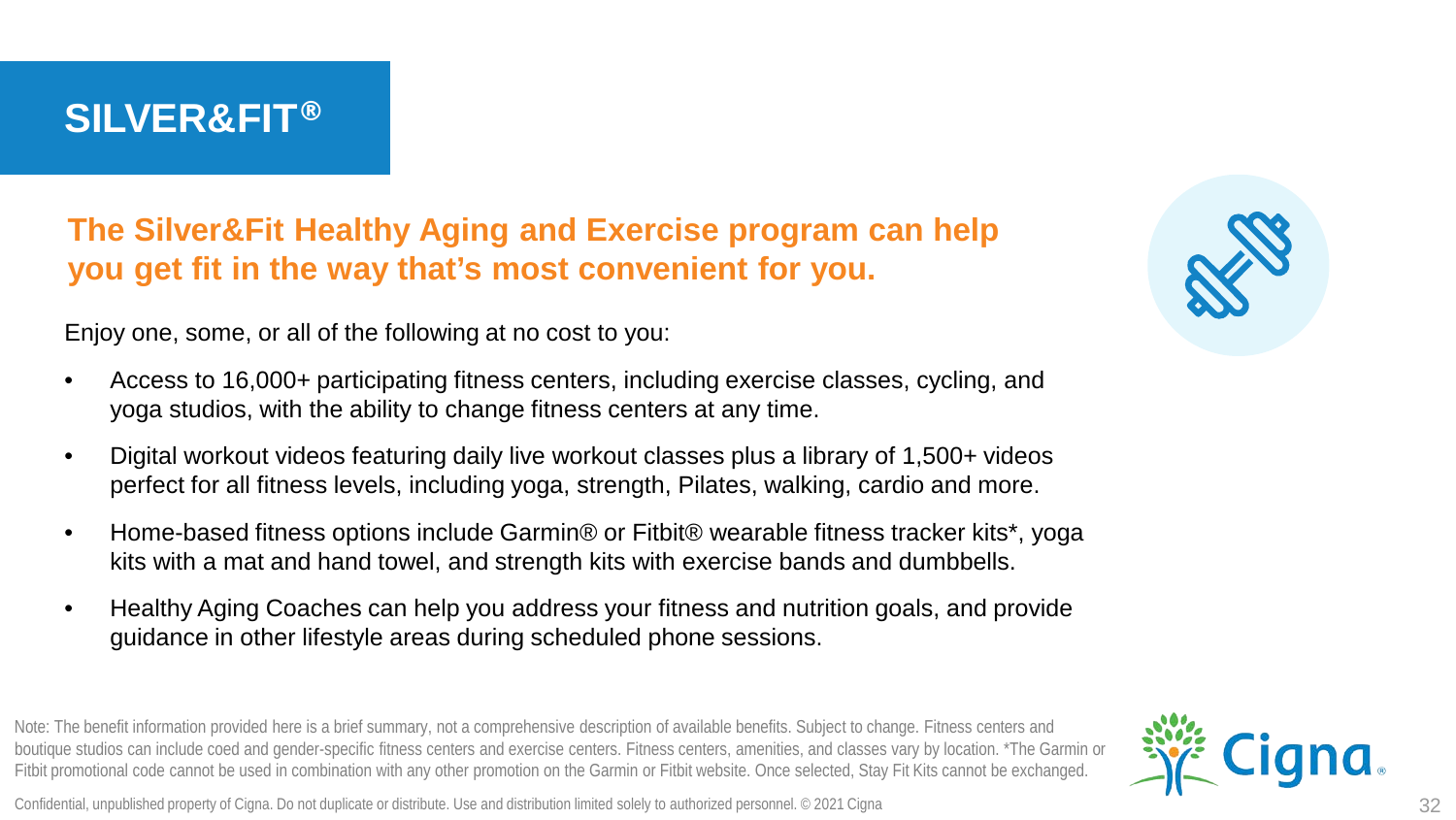### **HOME DELIVERED MEALS**

**Customers can receive home delivered meals to help make their transition more comfortable after an inpatient hospital or skilled nursing facility stay.** 

- This benefit provides 14 nutritious meals delivered to their home.
- Customers are eligible to receive this benefit for up to 3\* discharges per year.
- After being discharged from the hospital or skilled nursing facility, Cigna's meal provider will contact the customer to schedule delivery.
- Eligible customers are contacted automatically after being discharged; they do not have to take action to initiate this benefit.

\*Releases from an emergency department, observation stay or outpatient visit are not eligible. Some benefits may vary by plan. Restrictions may apply.

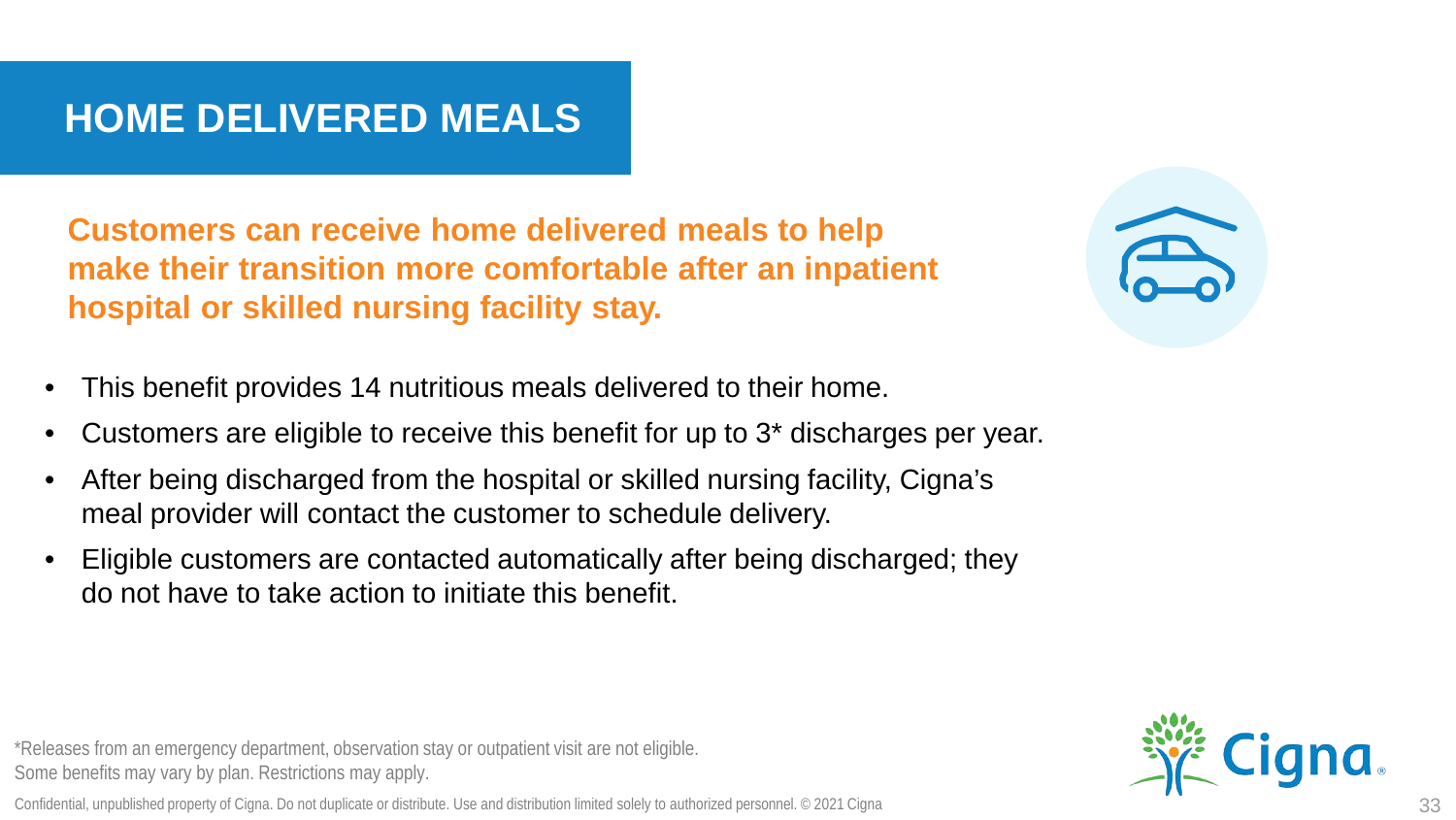### **HEALTHY REWARDS**

**Using our Healthy Rewards® program is easy. No referrals or claim forms needed! If you're enrolled in a health plan through Cigna, you're eligible!\***

**Healthy Rewards discount programs include:**

- Vision exams and eyewear
- Hearing aids and exams
- Alternative medicine and therapies
- Refrigerated meals sent to you or a loved one
- **LASIK** vision correction
- Financial coaching
- Fitness devices and wearables
- Fitness center memberships
- Virtual fitness classes
- Yoga and wellness products



\*Healthy Rewards is a discount program. If your plan includes coverage for any of these services, this program is in addition to, not instead of your plan benefits. Healthy Rewards programs are separate from your medical benefits. **A discount program is NOT insurance, and the member must pay the entire discounted charge**. Programs may not be available in all areas and may be discontinued at any time. Participating providers are independent third parties and are responsible for any products or services provided.

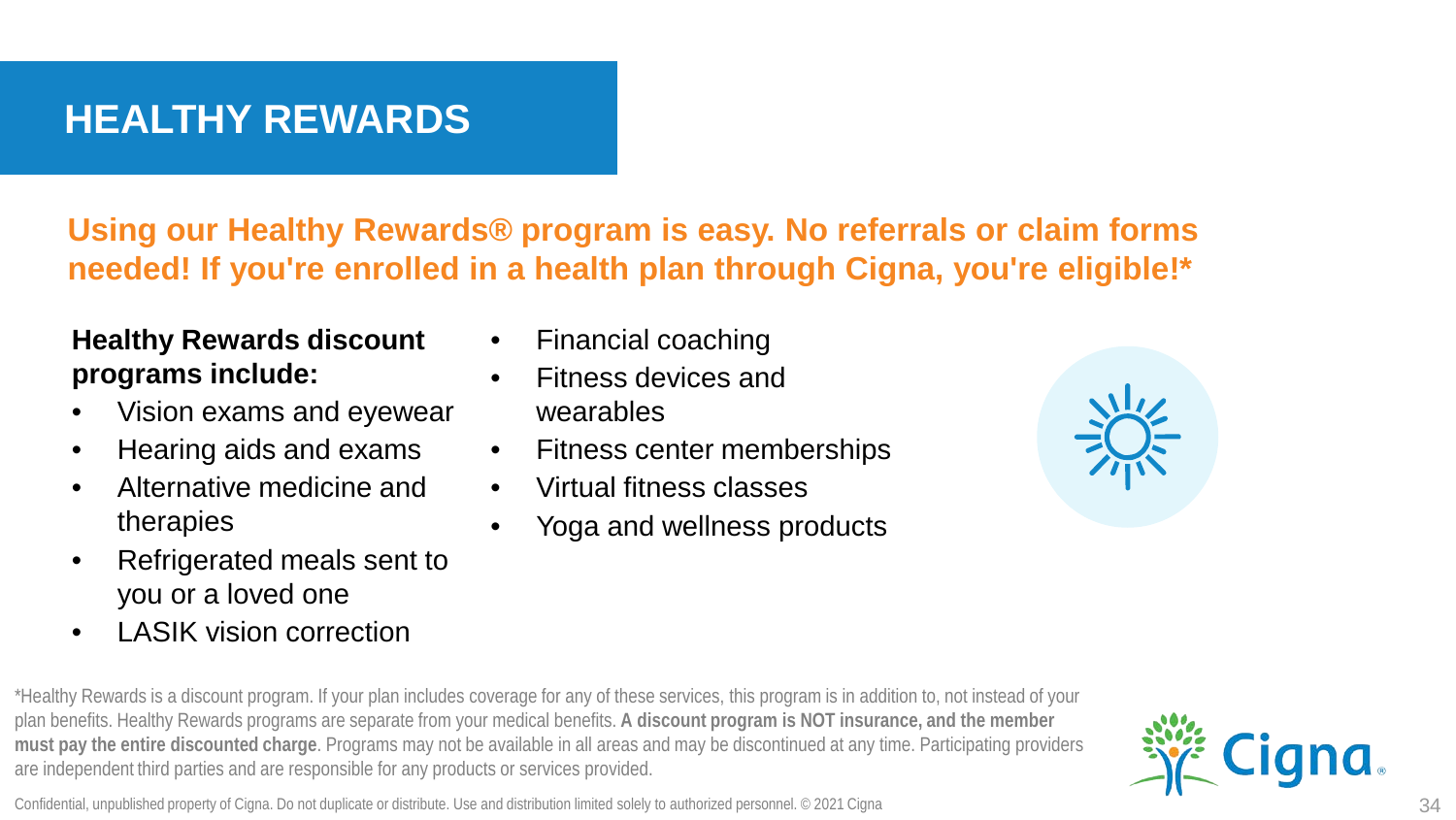### **STAYING IN TOUCH**

**We're here to help you make the most of the years ahead, by providing you with the support you need to get healthier - and stay healthier.**

| What you can expect                                                                                                                                                                                              | <b>When</b>                               |
|------------------------------------------------------------------------------------------------------------------------------------------------------------------------------------------------------------------|-------------------------------------------|
| 2022 Calendar                                                                                                                                                                                                    | January                                   |
| Passport to Health                                                                                                                                                                                               | January                                   |
| Spring More From Life newsletter                                                                                                                                                                                 | <b>April</b>                              |
| <b>Summer Health Statement</b>                                                                                                                                                                                   | July                                      |
| Summer More From Life newsletter                                                                                                                                                                                 | <b>August</b>                             |
| <b>Fall More From Life newsletter</b>                                                                                                                                                                            | <b>October</b>                            |
| You will also receive other mailings from Cigna and our<br>partners through the year. These may include care<br>reminders, surveys, and other important information<br>related to your health and plan benefits. | <b>Other times throughout</b><br>the year |

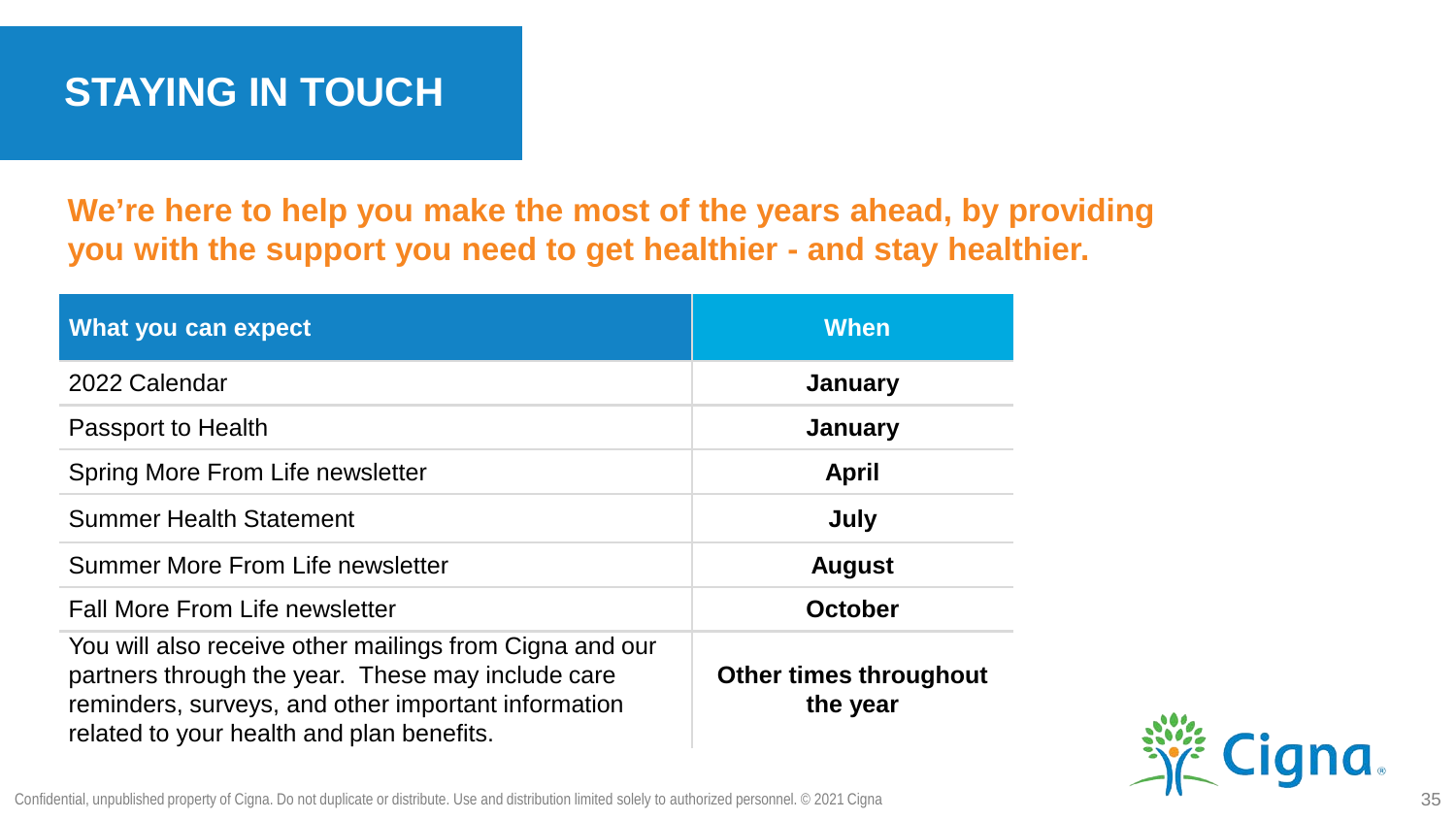#### **In-network hospital systems and provider groups**

| <b>Name</b>                                              | <b>Address</b>                     |  |
|----------------------------------------------------------|------------------------------------|--|
| ADVENTIST HEALTHCARE                                     | <b>Multiple locations</b>          |  |
| ANNE ARUNDEL MEDICAL CENTER                              | 2001 Medical Pkwy, Annapolis, MD   |  |
| <b>CARROLL HOSPITAL CENTER</b>                           | 200 Memorial Ave, Westminster, MD  |  |
| DOCTORS COMMUNITY HOSPITAL                               | 8118 Good Luck Rd, Lanham, MD      |  |
| <b>GRACE MEDICAL CENTER</b>                              | 2000 W Baltimore St, Baltimore, MD |  |
| <b>GREATER BALTIMORE MEDICAL CENTER</b>                  | 6701 N Charles St, Towson, MD      |  |
| LEVINDALE HEBREW GERIATRIC CENTER<br><b>AND HOSPITAL</b> | 2434 W Belvedere Ave, Baltmore, MD |  |
| <b>MEDSTAR</b>                                           | <b>Multiple locations</b>          |  |
| <b>MERCY MEDICAL CENTER</b>                              | 345 Saint Paul St, Baltimore, MD   |  |
| NORTHWEST HOSPITAL CENTER                                | 5401 OldCourt Rd, Randallstown, MD |  |

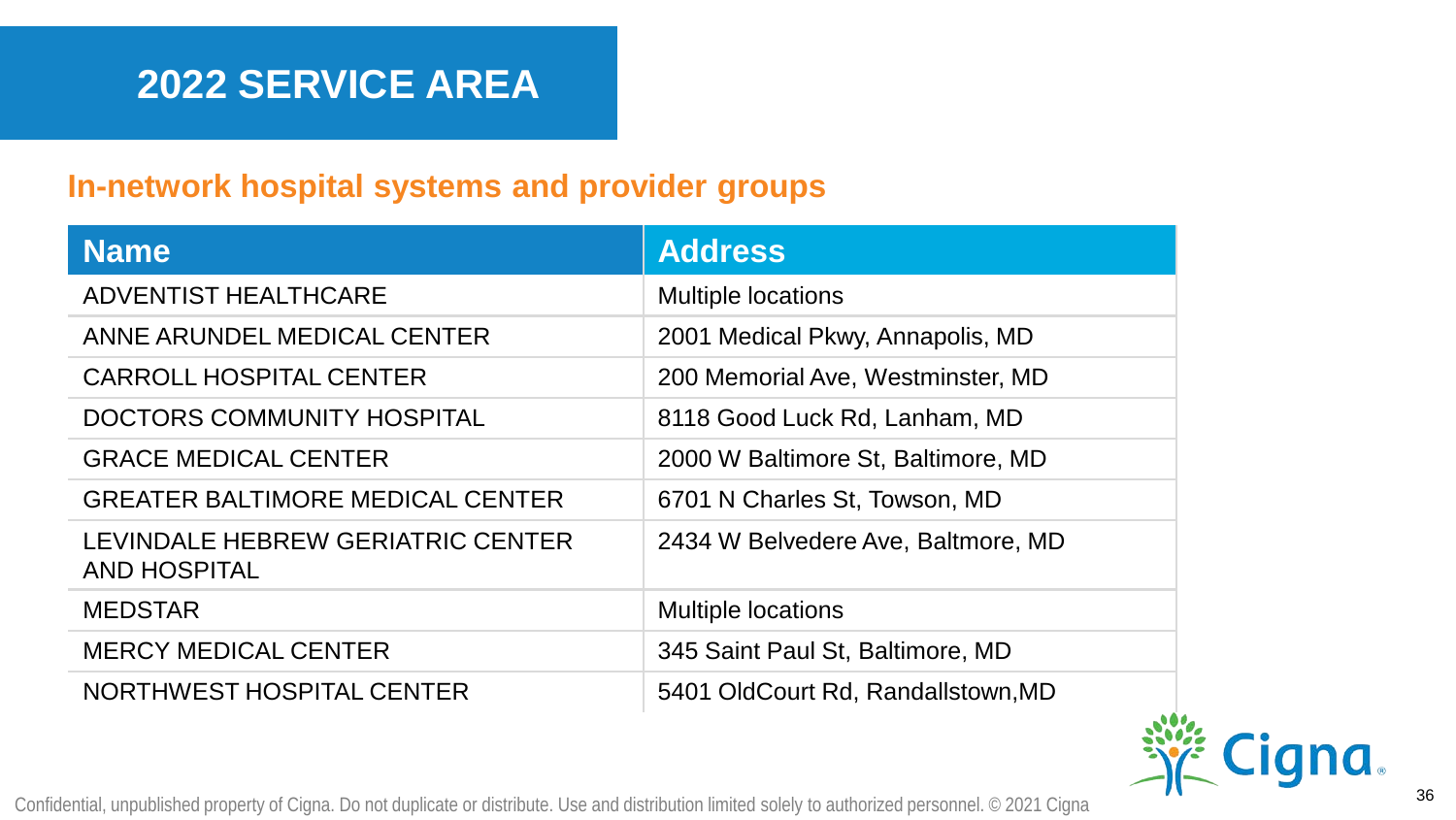#### **In-network hospital systems and provider groups**

| <b>Name</b>                            | <b>Address</b>                        |  |
|----------------------------------------|---------------------------------------|--|
| SAINT AGNES HOSPITAL                   | 900 Caton Ave, Baltimore, MD          |  |
| SINAI HOSPITAL OF BALTIMORE            | 2401 W Belvedere Ave, Baltimore, MD   |  |
| <b>TIDAL HEALTH PENINSULA REGIONAL</b> | 100 E Carroll St, Salisbury, MD       |  |
| UNION HOSPITAL OF CECIL COUNTY         | 106 Bow St, Elkton, MD                |  |
| <b>FREDERICK HEALTH*</b>               | 400 W 7th St, Frederick, MD           |  |
| <b>MERITUS HEALTH*</b>                 | 1116 Medical Campus Rd, Hagerstown MD |  |

\* Hospitals are in the process of finalizing contracts.

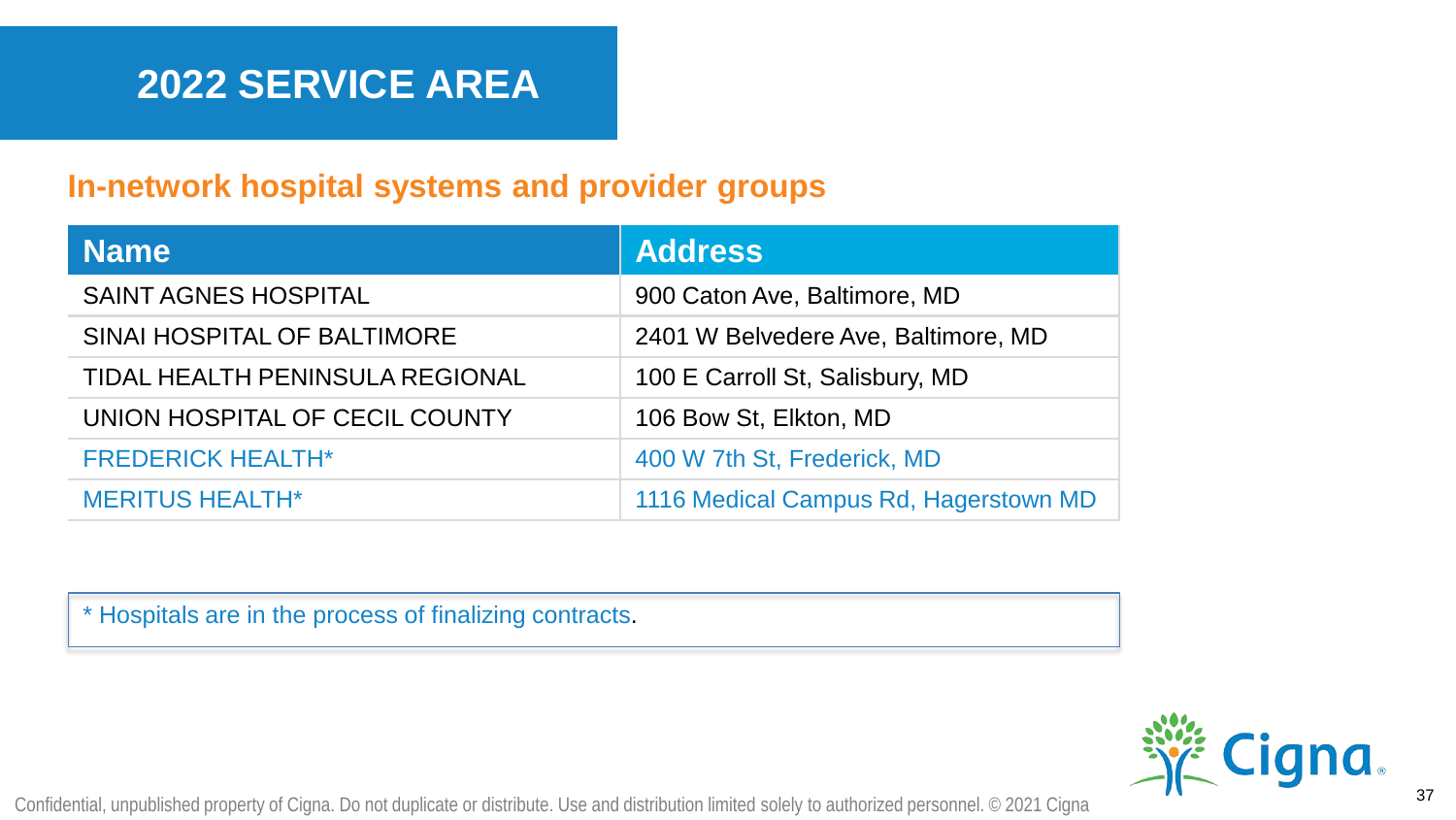#### Frederick County Government

# **IMPORTANT INFORMATION**



ished property of Cigna. Do not duplicate or distribute. Use and distribution limited solely to authorized personnel. © 202<u>1 Cigna. Do not all</u> the solely to authorized personnel. © 202<u>1 Cigna. Do not all the solely to a</u>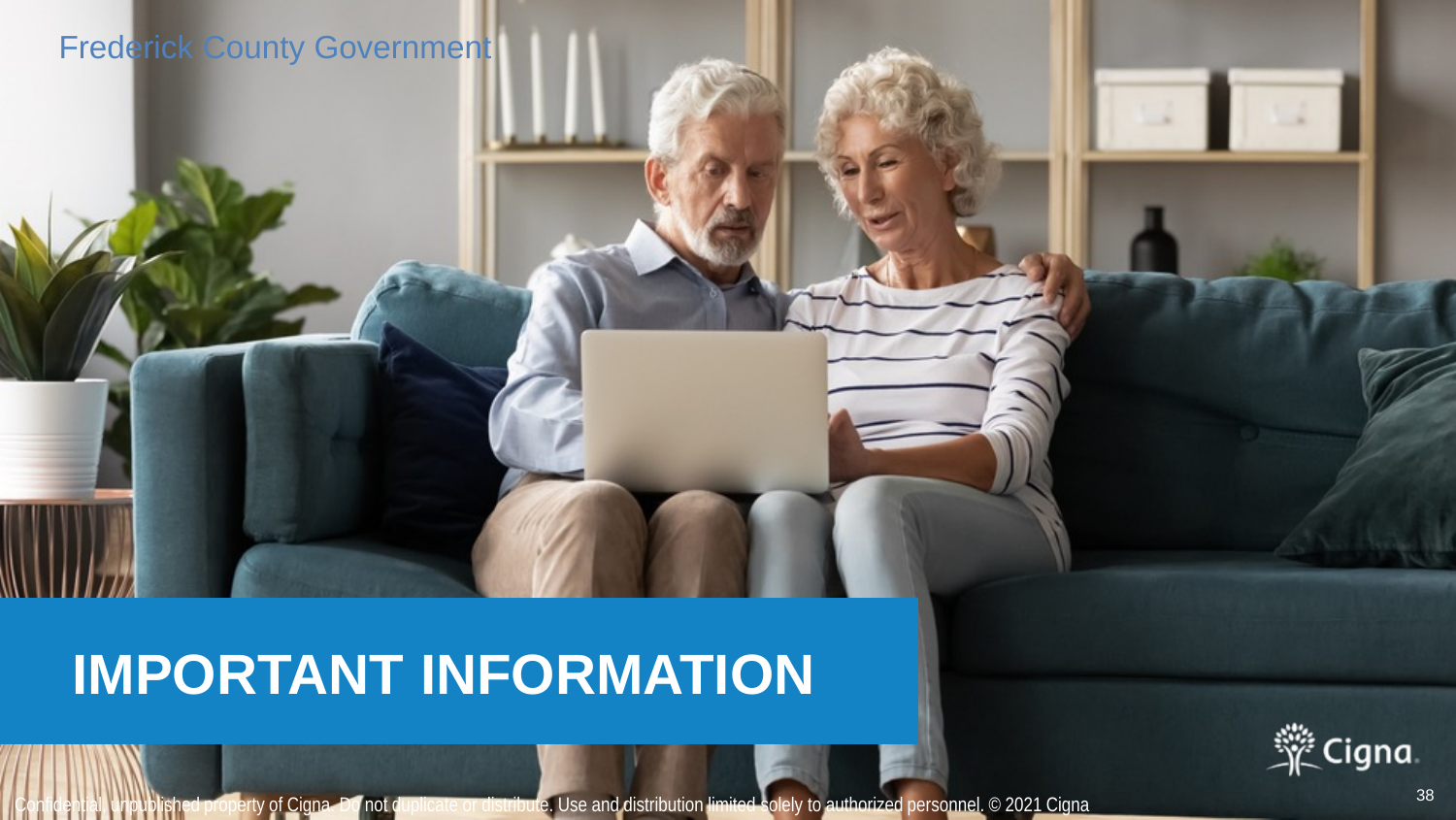### **ENROLLMENT INFORMATION**

**Extra help is available for people with limited incomes.**

You may be able to get Extra Help to pay for your prescription drug premiums and costs. **To see if you qualify for Extra Help, call:** 

**Medicare** 800-MEDICARE (800-633-4227) | TTY users call: 877-486-2048 24 hours a day, 7 days a week

**Social Security Administration** 800-772-1213 | TTY users call: 800-325-0778 7AM – 7PM, Monday - Friday

#### **Your State Medicaid Office**

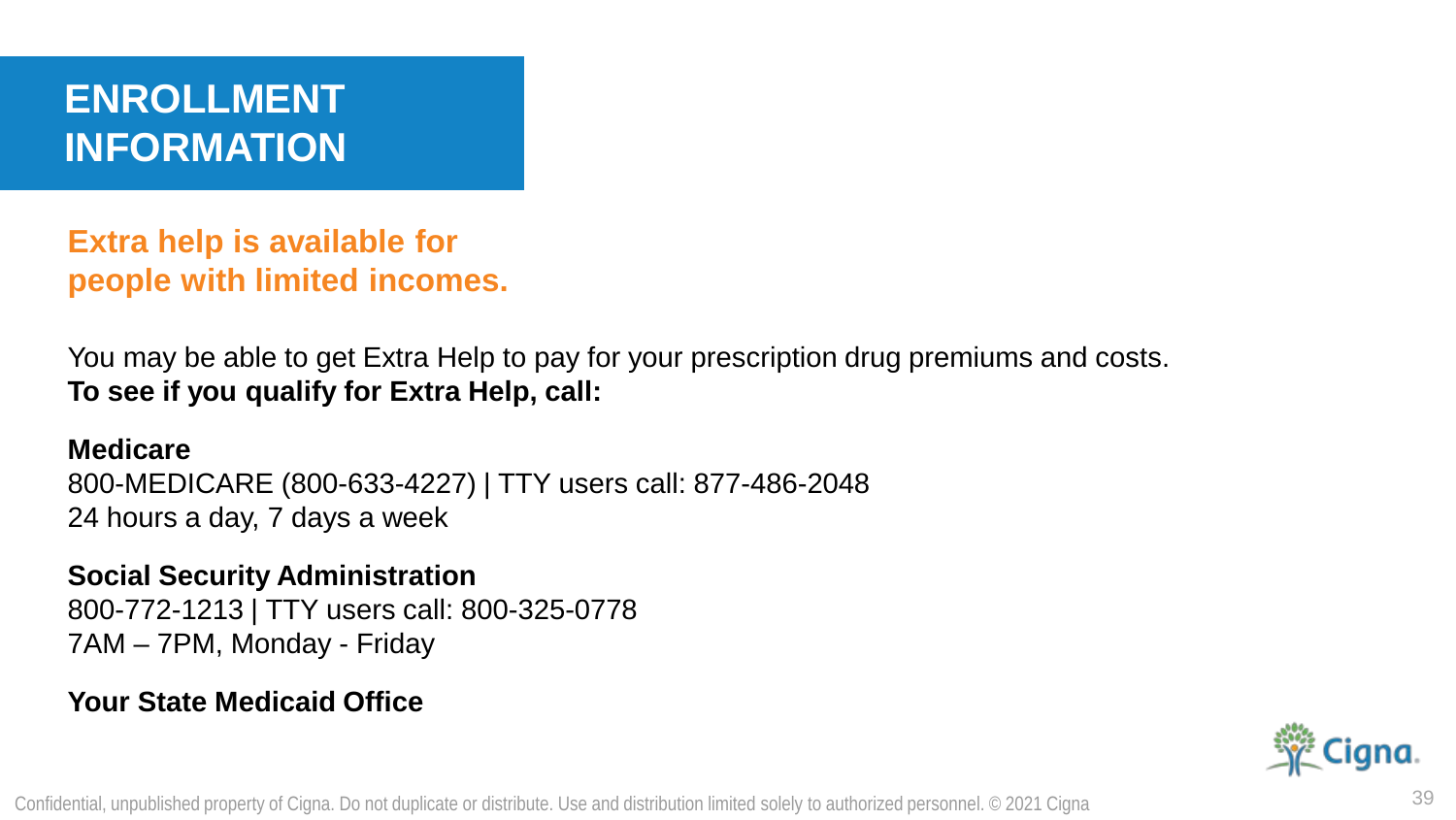### **ENROLLMENT INFORMATION**

**What is Income Related Monthly Adjustment Amount (also known as IRMAA)?**

**Some people may have to pay an extra dollar amount to the Social Security Administration because of their yearly income:**

• If your income is \$88,000 or above for an individual or married individuals filing separately, or \$176,000 or above for married couples, you must pay an extra amount for your Medicare Part B and Part D coverage.

#### **What happens if you are impacted?**

- The Social Security Administration and not your Medicare Part C or Part D plan will send you a letter telling you what the amount will be and how to pay it.
- You cannot pay this amount with your monthly Medicare Part C or Part D premium.

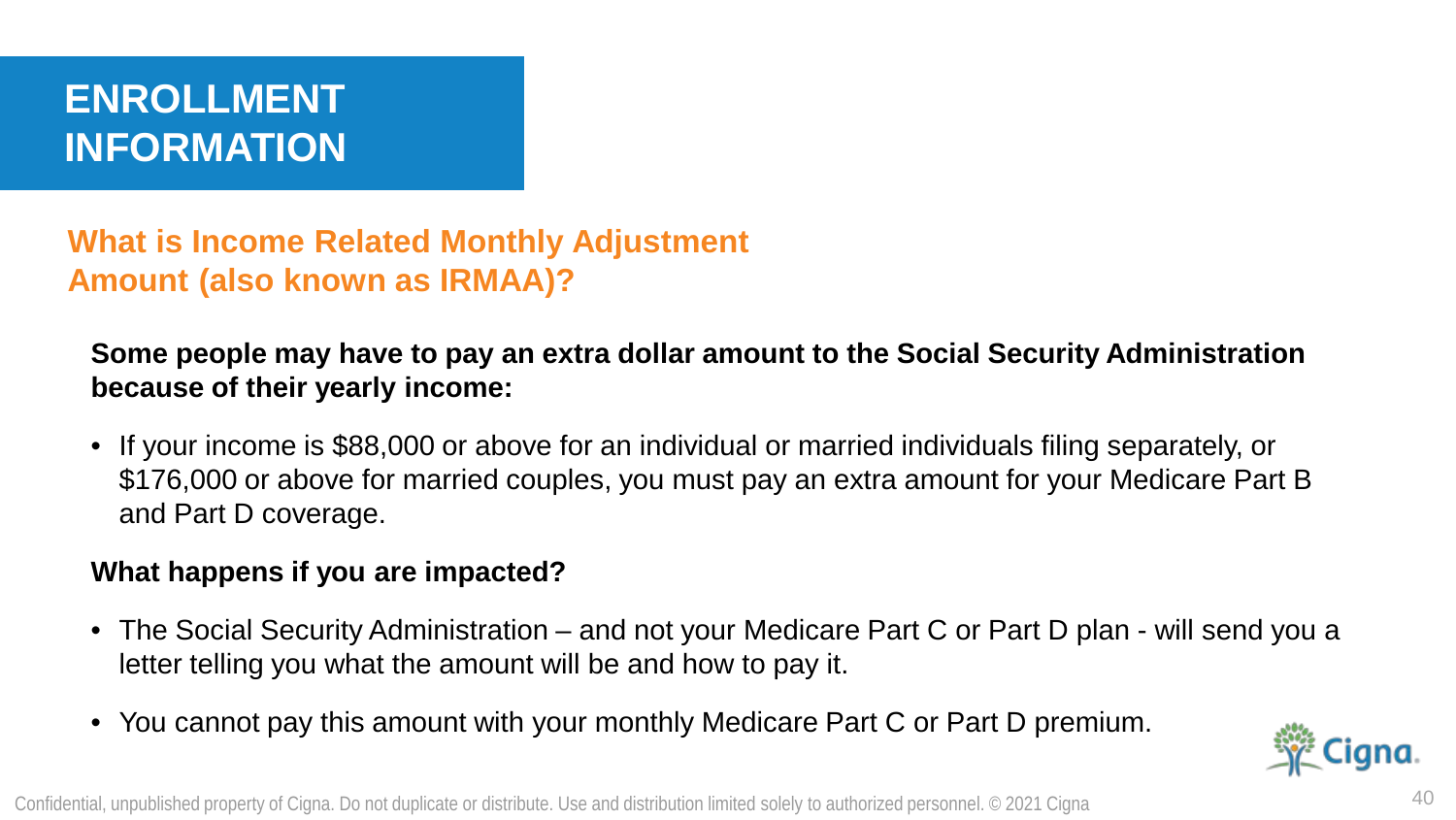### **ENROLLMENT INFORMATION**

**Creditable coverage and late enrollment penalties.**

**"Creditable Coverage" is coverage that is as good, or better, than Medicare's standard Part D plan coverage.**

Even if you don't use prescription drugs today, enrolling in a Medicare-approved prescription drug plan such as Cigna Rx Medicare (PDP) can **help protect you from paying more for prescriptions** you will need in the future.

**Medicare assesses penalties** for individuals who don't enroll or have other creditable coverage for a continuous period of at least 63 days after becoming initially eligible for coverage.

This penalty is approximately 1% of the standard Part D base premium per month.

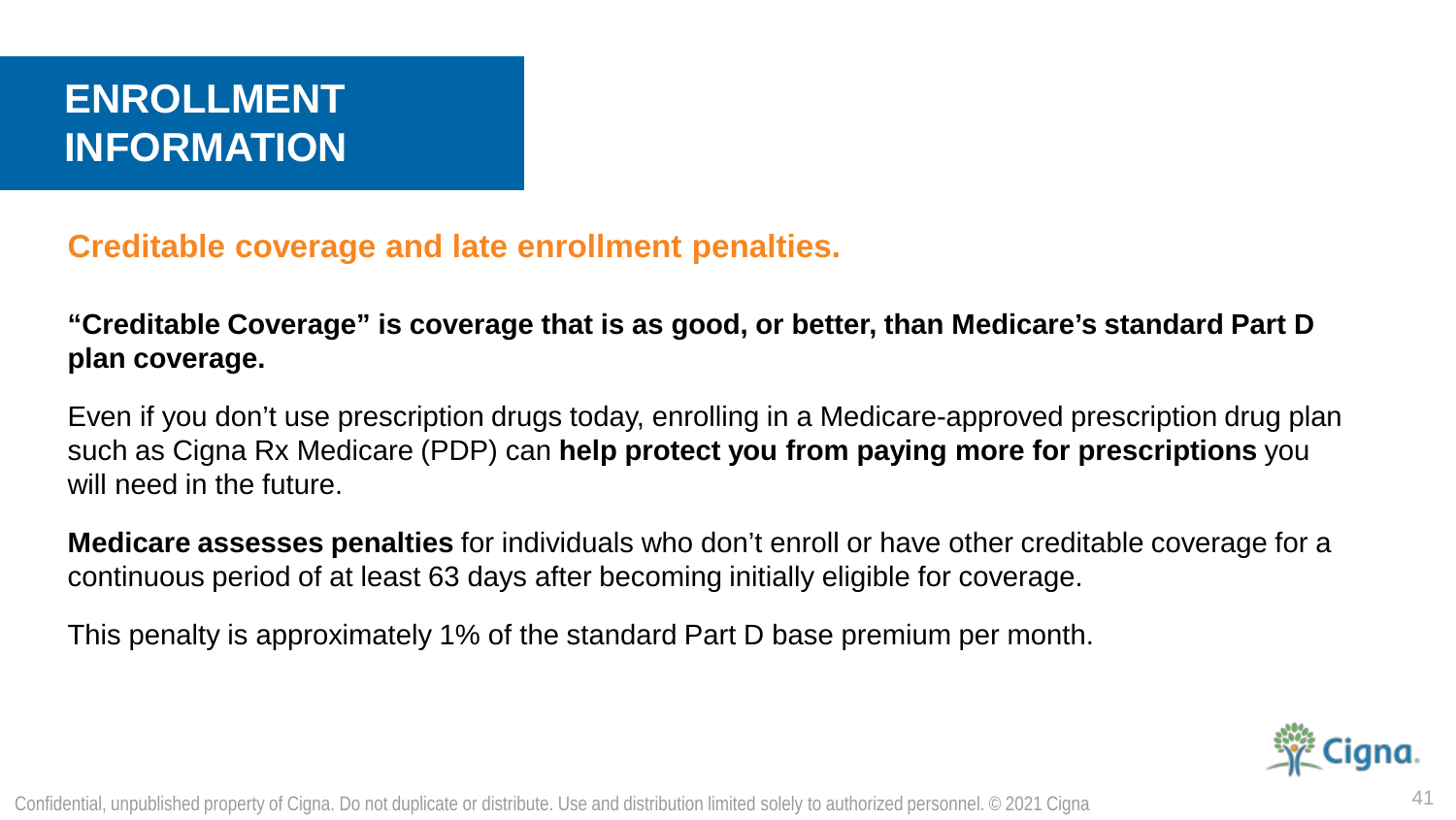### **FREDERICK COUNTY GOVERNMENT ENROLLMENT INFORMATION**

#### **Who is eligible to enroll?**

- You must be eligible for and enrolled in Medicare Part A and in Medicare Part B.
- What if my spouse (or other dependents) are under age 65?
- What if my spouse is over age 65 and I am not?
- When you are enrolled in Cigna True Choice Core Medicare (PPO), you cannot elect an individual Part D plan.
- You can only be enrolled in one Medicare Part D plan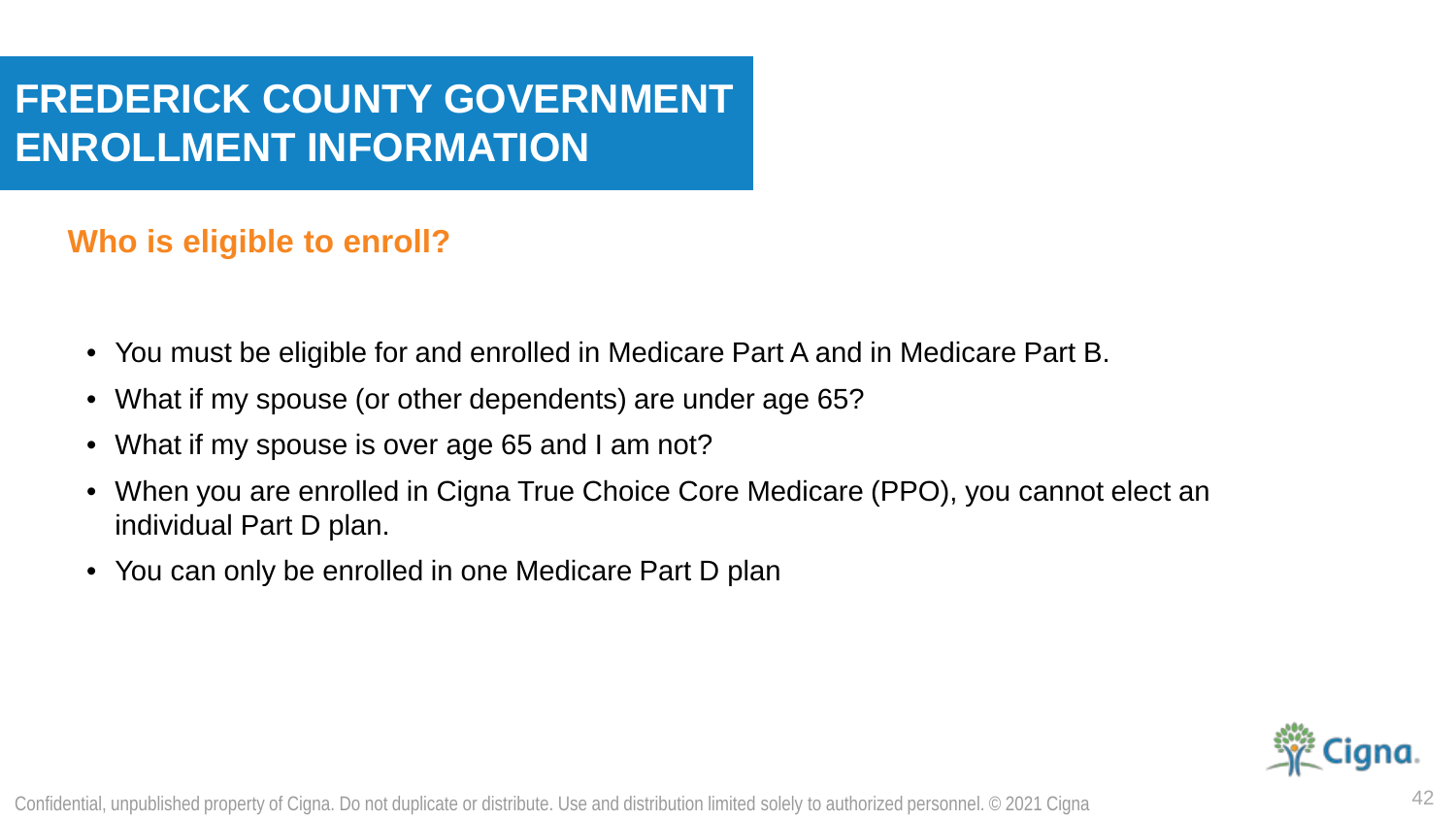### **WE'RE HERE TO HELP**

#### **Customer Service you can count on**

- Our customer service center is located in the United States.
- The customer service team provide support for all your enrollment, claim, and service needs.



**Cigna Medicare Advantage Customer Service** 

**1-888-281-7867 (TTY 711)** 

**8AM to 8PM local time | Monday – Friday 7 days a week (Oct. 1 through Mar. 31)**

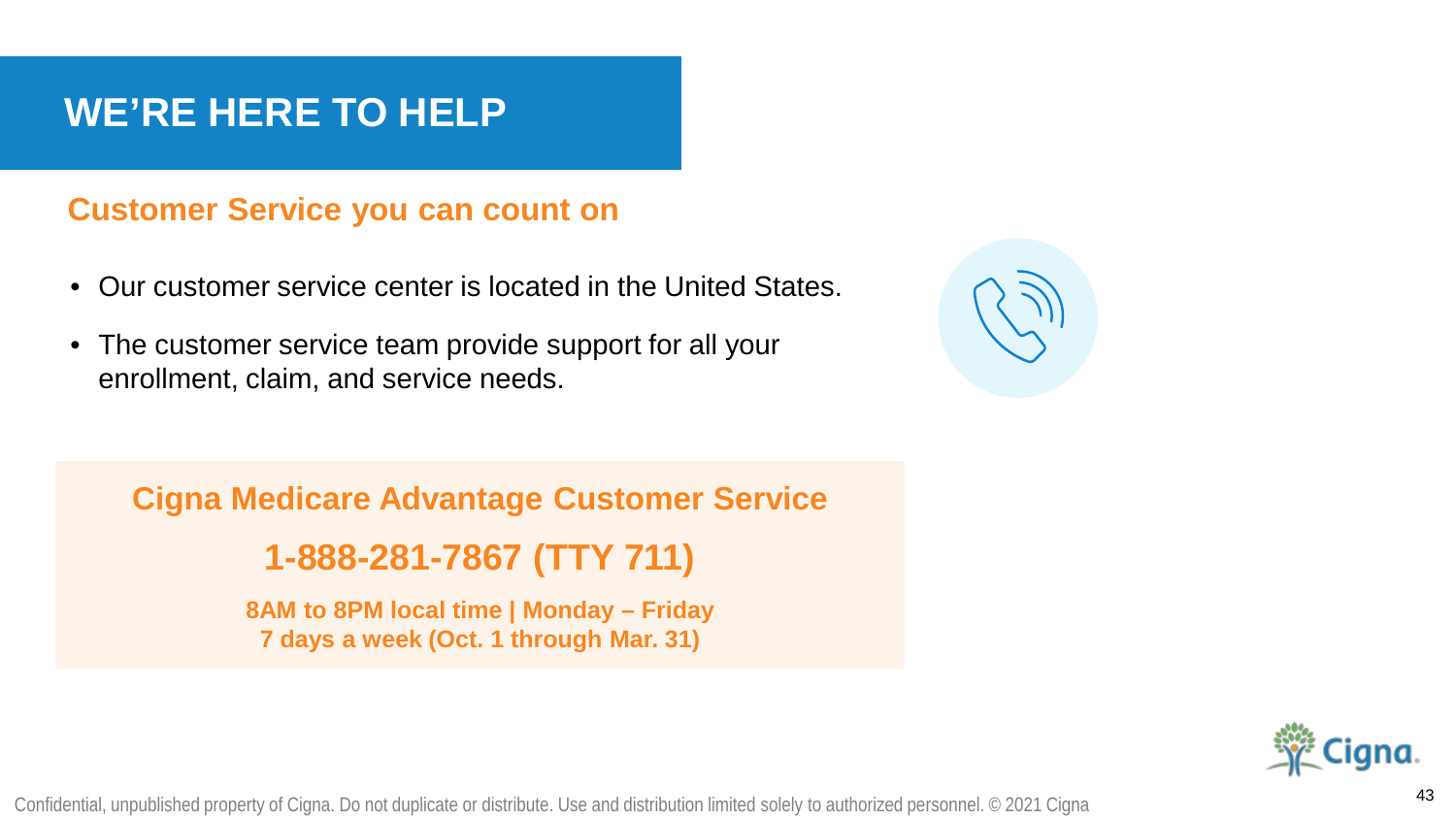## **Member Advocacy & Support**

# **Retireefirst**

#### **Each retiree is assigned a single-source "lead" member advocate to help guide them through all aspects of their retirement health benefit experience**

#### **Member focused engagement philosophy**

- **Member and client dedicated advocacy team**
- **Group devoted phone number- 300+ languages**
- **Real-time provider support & proactive outreach**
- **Special handling of "high touch" members**
- **Onsite retiree meetings and seminars**



#### **Member Advocate service highlights**

- 
- ID card replacements Lower cost Generics Billing questions
- 
- 
- Prior Authorizations Preventive initiatives Provider network
	-
- CMS coordination HouseCall appointment
	-
- 
- 
- Formulary questions
- Medicare confusion Financial wellness CMS plan documents



#### **Our Member Advocates are the heart of the company and the key to our success**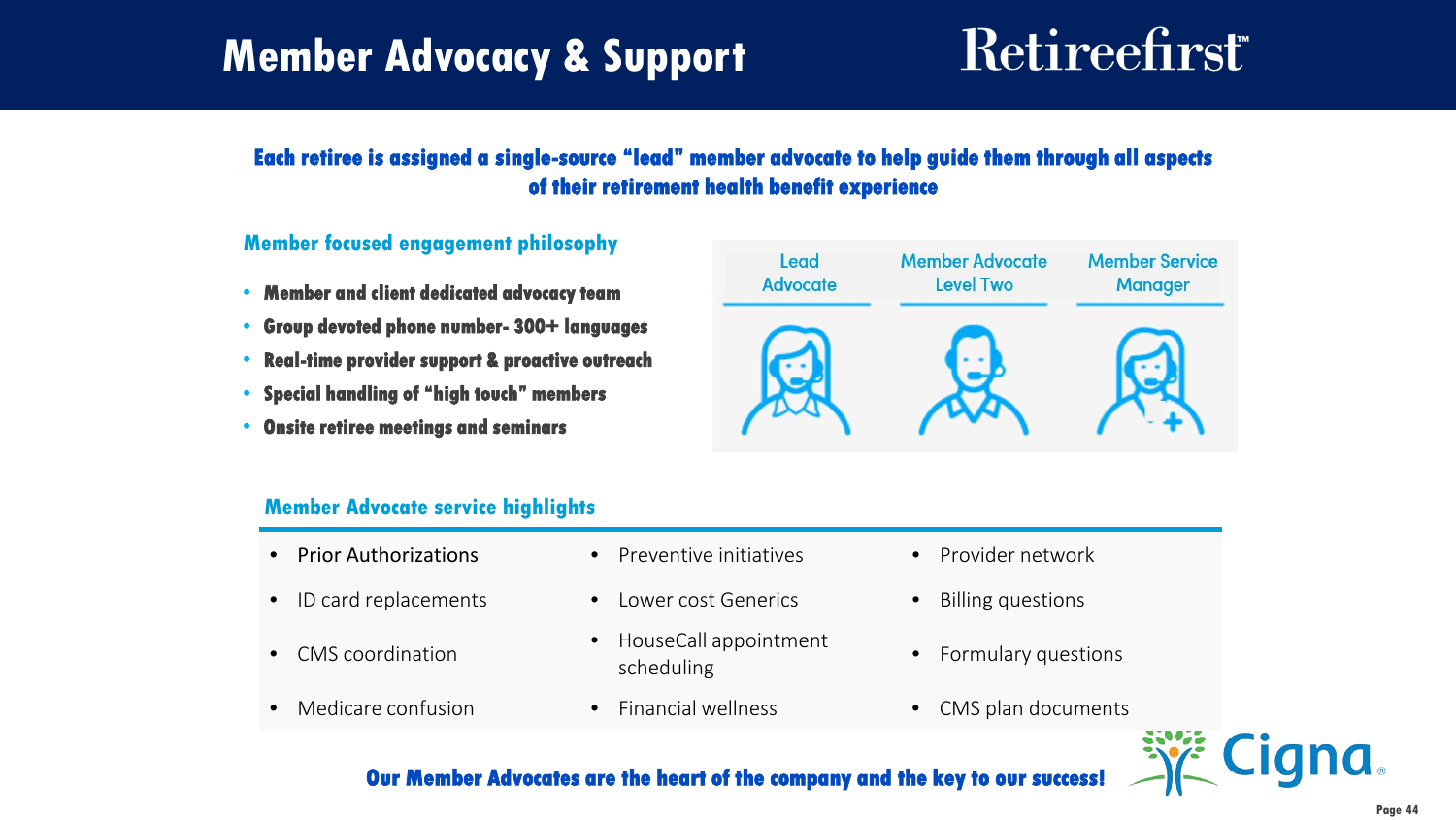### **COVID-19 RESOURCES AND INFORMATION**

#### **COVID-19 Resource Center**

As we recover from the challenges of COVID-19, please know that your health, well-being and peace of mind will always be our priority.

Visit our COVID-19 Resource Center at **Cigna.com/COVIDMA** for the most up-to-date information on vaccines, care and coverage.